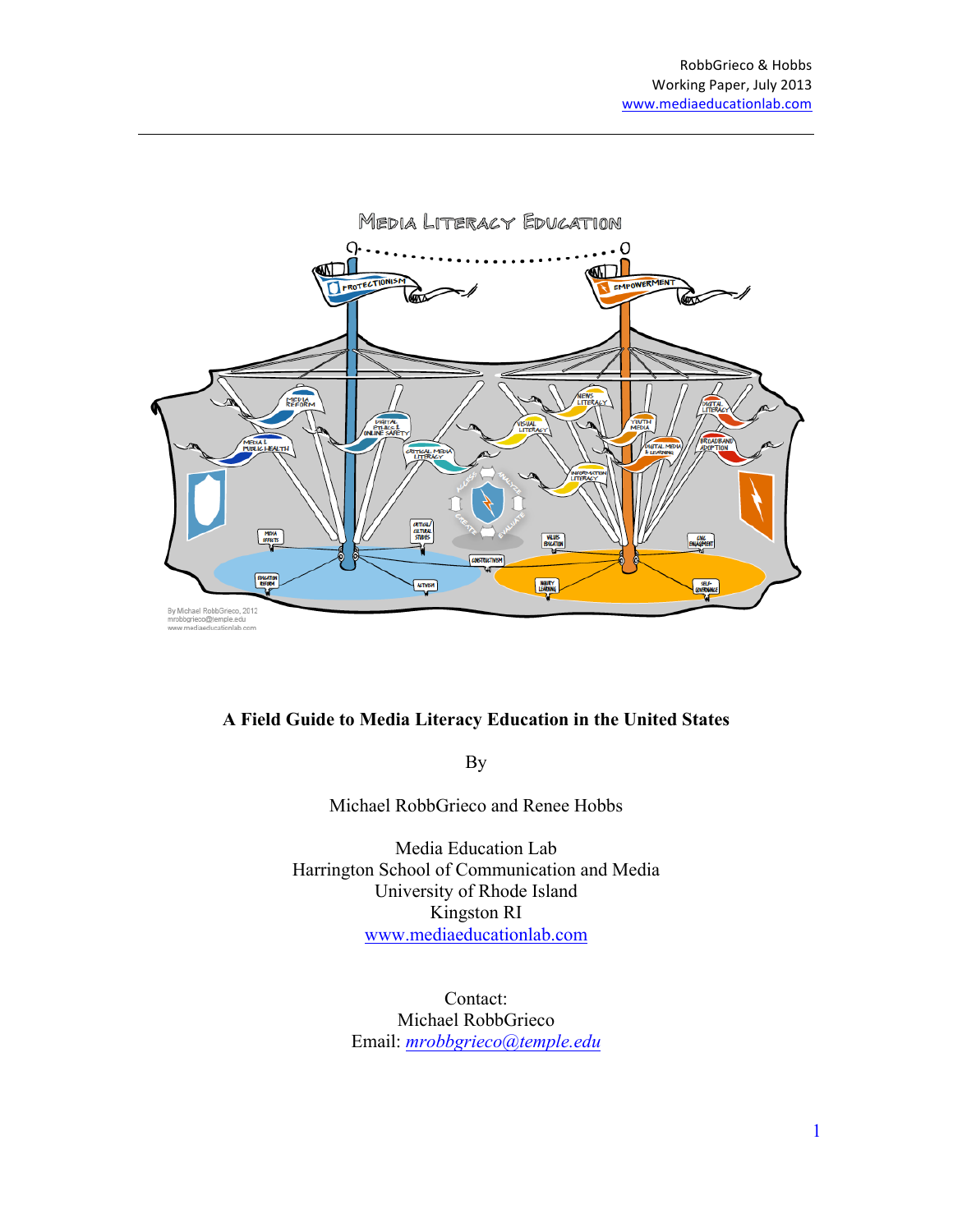#### **Introduction**

Media literacy educators and scholars are a diverse community held together by a common interest in helping people access, analyze, evaluate and create media in order to enable healthier, safer, more ethical, more effective, and more powerful participation in our media and technology saturated society. The people who design, teach, study, and engage in media literacy education do so in a variety of settings with a variety of stakeholders. Thus, reaching out from its common core principles, the media literacy education (MLE) community has many strands, each emphasizing (and sometimes neglecting) certain aspects of media literacy, and privileging certain educational goals over others. To successfully engage media literacy communities for outreach and partnership, it is important to understand the nuances of each strand within the community, and to recognize potential points of mutual interest and discord.

Each strand, setting, practitioner, stakeholder and funder of MLE cares about media literacy because of its relevance to contemporary society. For learners, relevance is the key to engagement and motivation. For parents, teachers, employers, and policy makers, MLE is attractive for its relevance to skills necessary for citizenship, jobs, and cultural participation in a mediated world. In some ways, the history of media literacy education has shifted to be relevant to one dominant media after another (from print and radio to film and television to Internet and mobile media), and to be relevant to shifts in ideas of citizenship and pedagogy. This shifting history of relevance is what MLE has to offer potential partners in outreach.

The following report maps what's what and who's who in the field of media literacy education today, and where, how, and why the prominent players in the field practice media literacy in various ways that may present opportunities or complications for outreach and for potential partnerships with the MLE community. With this field guide, organizations, scholars, and educators will be equipped to navigate the diverse terrain and to speak the various dialects of media literacy in order to recognize possibilities for strategic partnerships to extend educational outreach to this vast audience of educators, scholars, and learners. The report features three main sections: (A) the "big tent" of the media literacy community (including an overview of core principles, pedagogy, learning theories, and best/worst practices), (B) the two paradigms of "protection" and "empowerment" that underpin approaches to media literacy practice, and (C) each of the strands of media literacy that are prominent in various educational settings and institutions today. With the discussions of each strand, particular organizations and individuals of interest are identified as operating in that area of the media literacy community on the national and international scale. In addition to describing key players in each media literacy strand and identifying potential points of synergy and conflict for prospective partners, the report features three appendices, which go into detail about settings of MLE practice and list relevant individuals and organizations.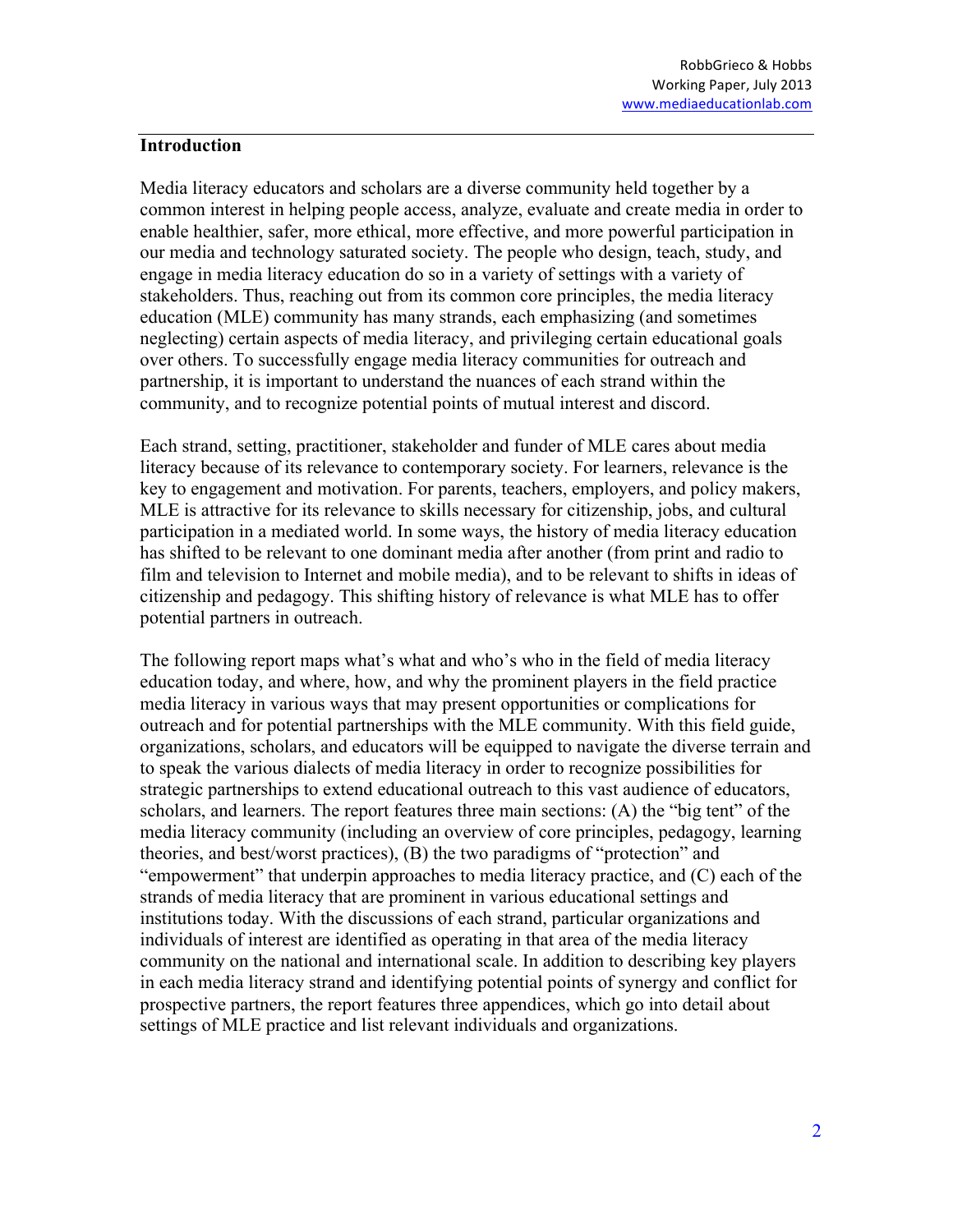### *Table of Contents*

**The "Big Tent": The Broad View of the MLE Community**

**Under the Big Tent: Paradigms and Strands of MLE**

**Prominent Strands in the Protectionist Paradigm Media and Public Health Media Reform Digital Ethics & Online Safety Critical Media Literacy**

**Prominent Strands in the Empowerment Paradigm Broadband Adoption Digital Literacy Digital Media and Learning Youth Media News Literacy Information Literacy Visual Literacy**

#### **Appendix 1: Settings of Practice, MLE Strands in Context**

*Media literacy education is a fast-moving target. As both a field and a movement, it is dynamic and evolving continually. We first began work on this paper in July 2012 to support the needs of a client interested in developing an outreach campaign with the media literacy community. The authors gratefully acknowledge JoAnna Wasserman for her leadership and guidance in helping conceptualizing this report.*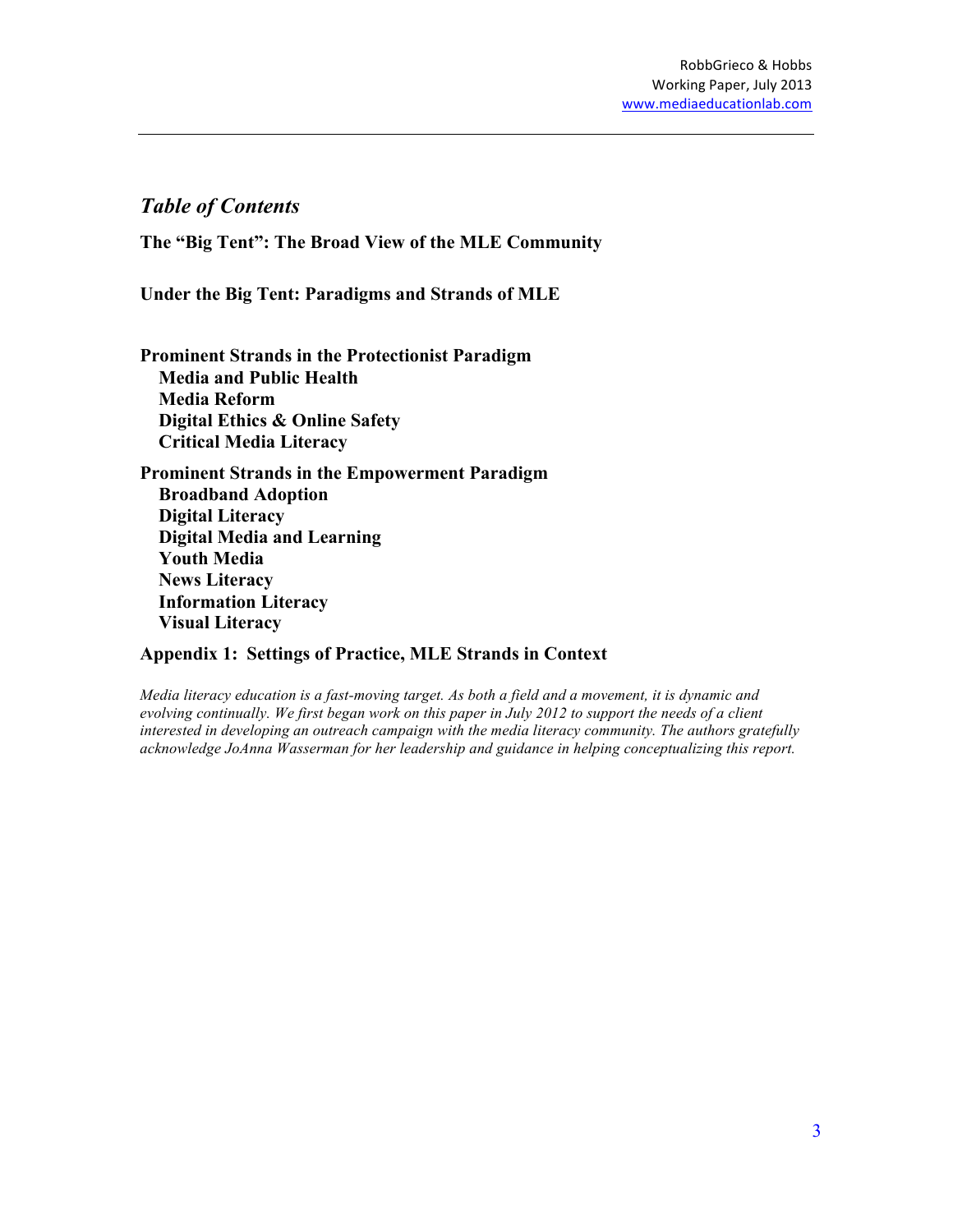# **The "Big Tent": The Broad View of the MLE Community**

Under the "big tent," media literacy can be seen as an expanded form of literacy that is well-integrated with media studies, education and cultural studies. Media literacy entails reading and writing, as "consuming and producing" or "using and creating," in a variety of media forms to enable civic, economic, and cultural participation. Media literacy involves critical thinking about the messages we receive and create in new and old media of all forms (print, audio, visual, digital, mobile, etc.), genres (movies, TV shows, music, websites, social media, etc.), purposes (news, entertainment, advertising, political, etc.), and social values (popular, critically acclaimed, canonical, controversial, etc.).

This expanded view of literacy is integrated with media studies and cultural studies approaches towards understanding the power, techniques, contexts and effects of media industries, texts, audiences, and users. It is well-aligned with approaches to education reform that address issues of technology access and literacy competencies as well as learner engagement and motivation. It draws strength from strands of non-profit advocacy and social change movements that emphasize the need for people to be active citizens and participants in the democratic process. A well informed, active citizenship through media literacy practice has been a foundational goal of MLE throughout its history, but different strands of practice operationalize the scope of citizenship that they address in different ways. For some, citizenship involves healthy skepticism about information, while for others it requires active reform efforts or participation in digital cultures. The broad view of MLE supports learners as citizens to access, analyze and act through their media use, and to grow in their civic engagement from spectators and skeptics to explorers and activists.

Under the big tent, MLE is concerned with broad issues of media *access*. Best practices in MLE offer learners opportunities to gain access to:

- diverse sources of information, entertainment and cultural enrichment;
- diverse media texts for a wide range of purposes;
- efficient and safe means to seek, sort and store information;
- tools and skills for finding, creating, communicating, and using media texts;
- tools and skills for collaborating, sharing, teaching and learning with media;
- diverse audiences to receive learners' own media messages; and
- communities of interest that support cultural participation and lifelong learning.

However, MLE is not merely using media and technology for educational purposes or cultural participation. Access (to media tools, texts, sources, skills, collaborators, audiences, and communities) is just the beginning.

Media literacy education promotes habits of inquiry and skills of expression for effective communication, active citizenship, and healthy, ethical media use. Best practices in MLE employ constructivist pedagogy to position learners as active in co-constructing meanings through inquiry, analysis, discussion and reflective practice rather than passively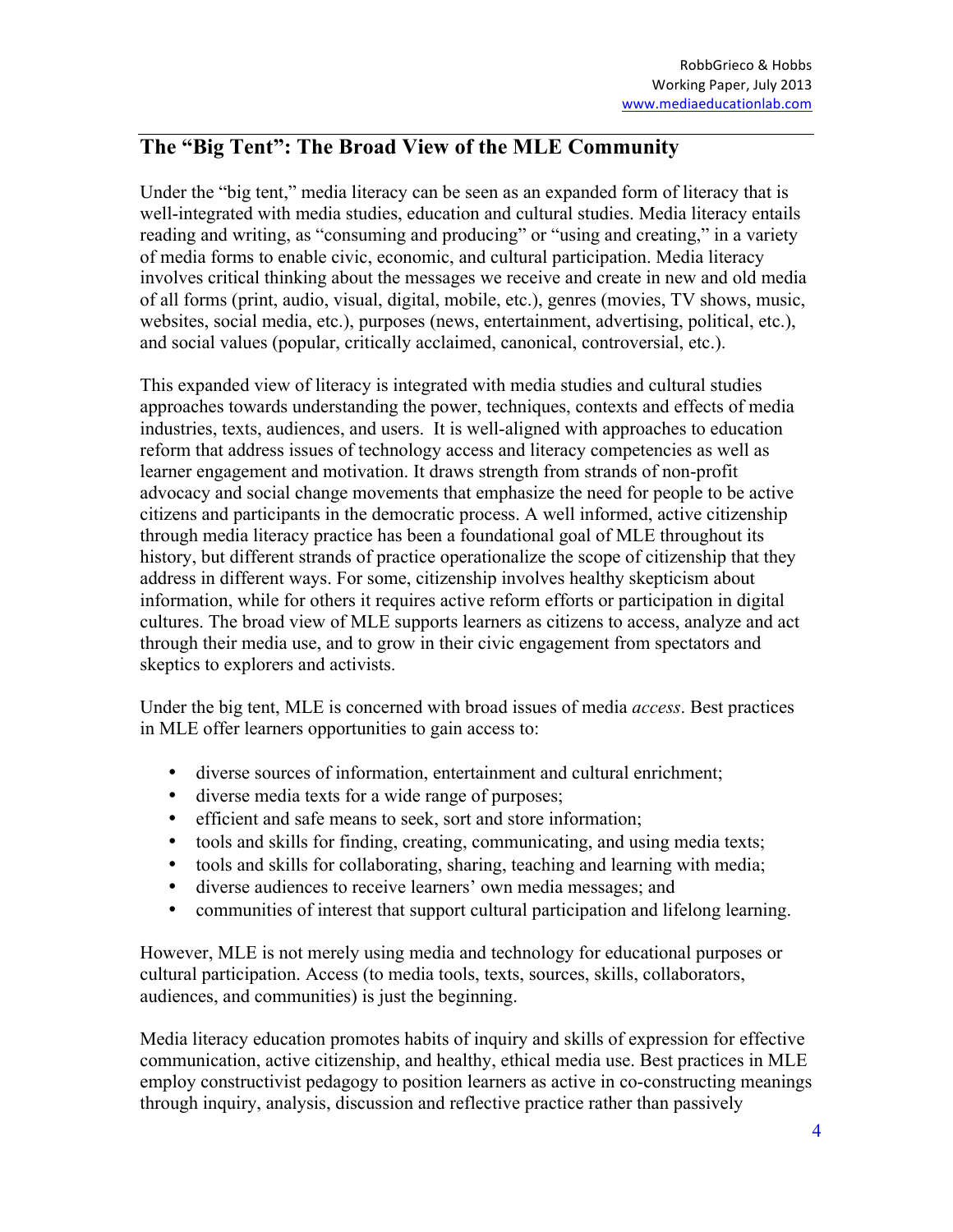receiving knowledge from authoritative media texts, regurgitating preferred meanings, or imitating pre-scripted creative decisions. The most effective educators do not transmit knowledge and train expertise, but instead facilitate inquiry and discussion, scaffold growth around learners' existing skills and interests, and support shared expertise through reflective practice and authentic experiences. The learning theories of John Dewey (coconstructing meaning from experience), Lev Vygotsky (social learning and scaffolding new expertise from students' prior skills and interests), and Paolo Freire (reflective practice and agency) are foundational for best practices in MLE. Educators recognize that all media texts are polysemic (having many possible meanings) and that each of the media has its own language (sign system, or semiotics). Some facility with the vocabulary and grammar of particular media languages is important. However, the broad view of MLE has common core principles of inquiry that apply to all media messages that we receive and create.

Educators focus on core concepts and key questions, which retain their value when transferred to various media and communication contexts. When they engage with any sort of media, as users and as makers, learners are encouraged to reflect upon these types of questions:

#### *Authors and Audiences*:

- Who made the media message, with what resources, and for what purpose?
- Who are the target audiences or communication participants?
- How might different people understand the messages differently?

#### *Messages and Meanings:*

- What are the messages and what techniques are used to construct meanings?
- How does the media text attract and sustain attention and participation?
- What is omitted from the message with what consequences?

### *Representations and Reality:*

- What are the historical, social and cultural contexts for the messages?
- How does the media text reflect, reinforce, shape, or distort reality?
- What values, lifestyles and points of view are embedded in the message?
- Who benefits, who is harmed, and who is not represented?

Although MLE adjusts and adapts these concepts and questions for learners of different ages, experiences, and abilities, best practices encourage habits of mind that actively engage these core principles in all encounters with media.

In addition to habits of inquiry, critical thinking, and skillful media practice around core concepts and key questions, best practices in MLE promote taking action in response to media messages and to express learners' own ideas in media. Again, best practices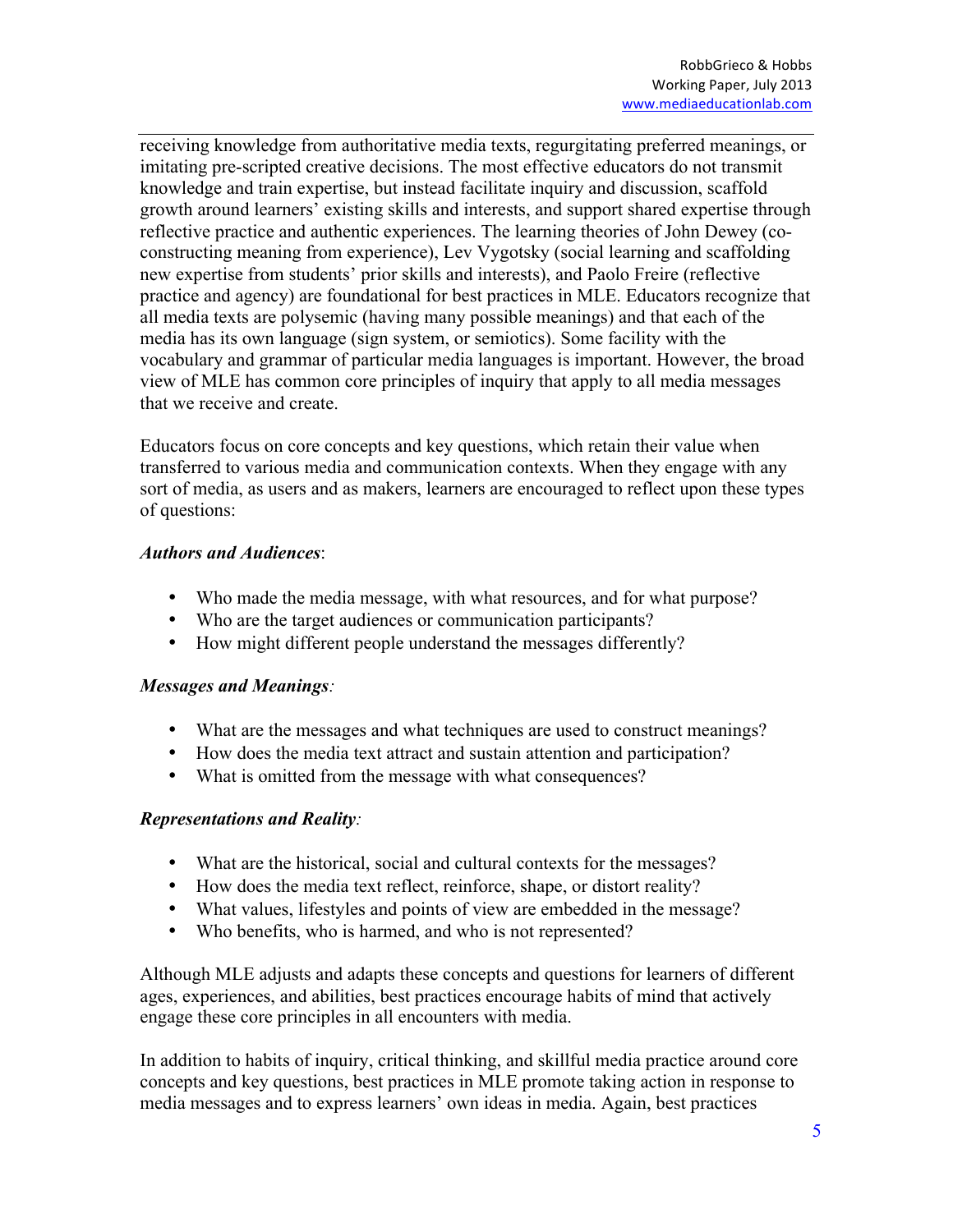support learners in using media to express their own ideas while reflecting upon questions of audience, meaning, representation, reality and ethics, rather than prescribing values for messages and correct methods of expression. Action can involve simulation where learners are free to play with new tools and concepts, in simulated roles of media makers or media industry executives, in the safety of the learning community. But action in MLE also involves authentic audiences or communities of media practice where the participation and media made by learners can have real effects, such as local performances, publications, forums, commentary on blogs and nings, or PSAs broadcast on public radio or public access TV.

Under the big tent, media literacy practice is not relegated to stand alone courses in media studies, or workshops and assemblies on media literacy. MLE advocates encourage the approaches to media literacy outlined above as an integral part of diverse educational settings, formal and informal, across multiple disciplines, for people of all ages (for details on where MLE is practiced in particular, see Appendix 3, *Settings of Practice*). From the broad view perspective, the diversity of MLE approaches and settings is a great strength of the big tent, as advocates favor balanced approaches to practice across wide ranges of media texts, contexts, and purposes. However, under the big tent, there are many strands of practice that emphasize certain core concepts, types of media, kinds of access, and purposes for MLE over others. These strands gravitate towards two poles that hold up the big tent and distinguish MLE approaches: the protectionist and the empowerment paradigms.

#### *Media Literacy, Broad View: Key Organizations*

The **National Association for Media Literacy Education** (NAMLE) is a national membership organization whose mission is to improve and expand the practice of media literacy education in the United Station. They aim to help individuals of all ages develop the habits of inquiry and skills of expression that they need to be critical thinkers, effective communicators and active citizens in today's world. They publish an online peer-reviewed journal, the *Journal of Media Literacy Education*, and bring together a broad-based coalition of practitioners, educators, scholars, students, health care professionals, K-12 teachers, community activists and media business professionals from diverse fields, professions, and perspectives. Sherri Hope Culver, a professor at Temple University, is the president of the organization.

### **Under the Big Tent: Paradigms and Strands of MLE**

Using the big tent metaphor, protectionism and empowerment paradigms are two poles supporting the community structures around which the various strands of MLE gather to practice and perform. As the terms suggest, protectionist approaches offer MLE as a defense against big bad media influences, and empowerment approaches practice MLE as a means to personal, social, economic and cultural efficacy in a media-rich society.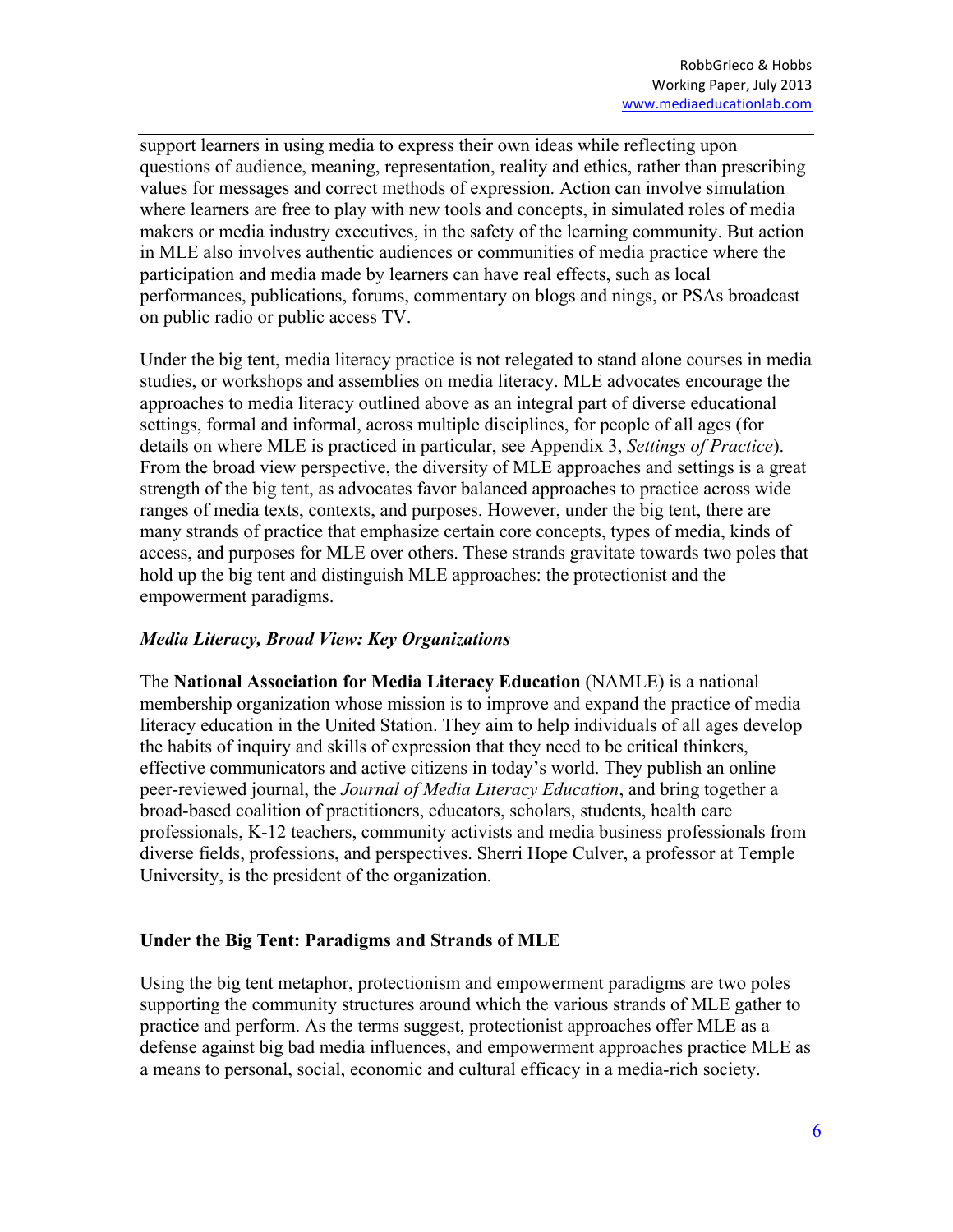Although distinctions between the two paradigms can be contentious among advocates of each side, it is clear that the approaches are not mutually exclusive.

**Protectionist Paradigm.** The protectionist paradigm in MLE has a rich history reaching back to the beginnings of the media literacy concept. In the 1930s and 40s, a new generation of writers, activists and scholars in literary analysis, linguistics and education began to recognize the power of language to shape reality. Alfred Korzybski's *Science and Sanity*, first published in 1933, presented a non-Aristotelian philosophy that emphasized the need for heightened awareness of the power of symbols on human consciousness and social action. During WWII, when the field of communication studies was in its infancy, the study of propaganda emerged with the Institute for Propaganda Analysis in 1937. Members of this group developed the now-famous seven techniques of propaganda: name-calling, glittering generalities, transfer, testimonial, plain-folks, card-stacking, and bandwagon. Clyde Miller, a journalist/author received funding from department store magnate Edward Filene to promote curriculum materials for the identification of propaganda techniques, and it is estimated that over one million students used these materials within the first three years of its creation. As the popularity of these concepts grew, the Institute of Propaganda Analysis acknowledged that simple detection of propaganda was not enough in the struggle to maintain democracy in an era of mass persuasion. Americans continually need to evaluate whether a particular form of propaganda is directed to a socially useful end or a socially damaging one.

By the 1950s, the rise of television in American culture led to concern among parents, teachers and citizens about its influence on children and youth. Politicians and thought leaders had conflicting views about this new form of entertainment that was changing family leisure time, consumption of goods and services, and politics. The first Congressional hearing on media violence, in 1952, began to raise awareness of, and take action against, harmful influences in media messages, negative consequences of media use, consolidated control over media and information, and limited, stereotypical, and misleading representations in various media. Over the past sixty years, concern about media's influence on social values and behavior has shaped the tenor of American cultural life.

Protectionists recognize that big media often operate outside of people's interests for profit and for political motives that do not consider costs to public health, equity, or power. Media literacy is sometimes seen as an inoculation against negative media influences and as a means to resist and challenge media power. MLE is both praised and critiqued as an alternative to media regulation or censorship. The protectionist paradigm is particularly concerned with MLE for, and on behalf of, audiences and users who are seen as vulnerable, such as children, adolescents, elderly people, and the disabled, or as historically disadvantaged, such as women, LGBTQ sexualities, minority ethnicities and religious groups. However, MLE can also be offered as a protection for conservative majority groups against threats to mainstream sensibilities and "common sense" from "liberal media bias" or "fringe" interests. Although practitioners of the protectionist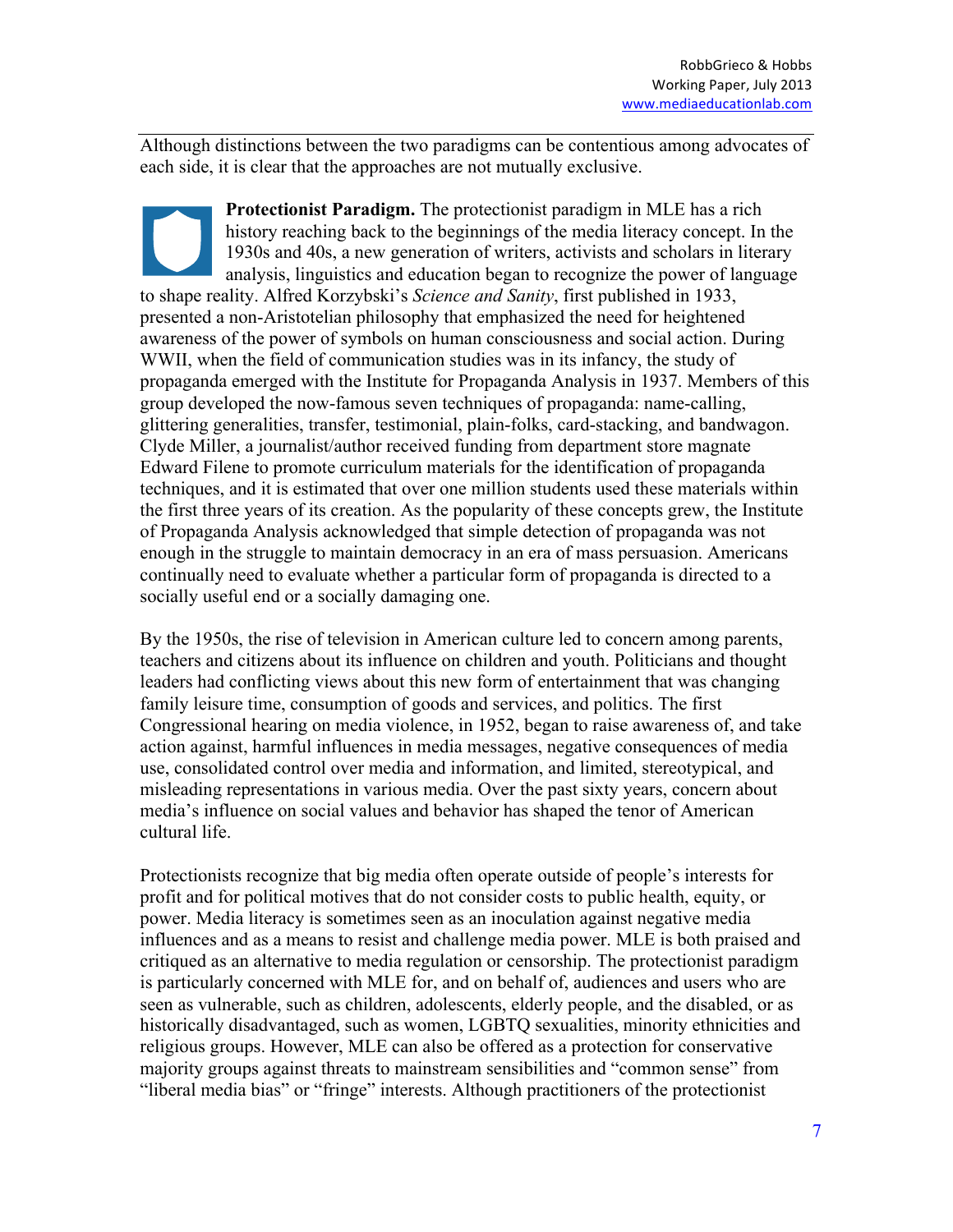paradigm sometimes split along such political lines, protectionism also makes universal claims for promoting MLE for all people as a way to address public health issues and abuses of media power. Learners are seen as vulnerable, in need of awareness, knowledge, skills, discipline, enrichment and refinement of their media use in order to be healthy and make positive change in society. Detractors see protectionist approaches as paternalism, working from a deficit model of learning. Advocates view protectionism as a realistic way to address social and health issues that learners and their caregivers face in media saturated society. Prominent strands of the protectionist paradigm include *media and public health, digital ethics and online safety, media reform,* and *critical media literacy.*



**Empowerment Paradigm.** The empowerment paradigm of MLE has roots in the humanities for personal enrichment and in the power of media to serve public interests. Undoubtedly, John Dewey's influence is at the heart of this paradigm, with his insistence that education is fundamental to the

development of civil society. Dewey believed that effective, process-oriented communication (including both personal relationships and institutions of mass media) could help produce significant improvements in the development of new knowledge to improve the quality of life for people in the United States and around the world. Progressive educators emphasized children as active (not passive) learners and promoted the rise of vocational education as a means to connect school and society.

During the 1960s and 1970s, interest in empowerment as a theme for the reform of American education re-emerged. Scholars including Paolo Freire, author of *The Pedagogy of the Oppressed* and Neil Postman, author of *Teaching as a Subversive Activity*, emphasized the need for young people to critically analyze media, culture and society, using insights from this practice to fully participate in democratic action and selfgovernance. In the 1980s, MIT's Seymour Papert developed an argument that emphasized the relationship between making and learning. Only by making things, he argued, do children learn best. By learning fundamentals of computer programming and engineering, children not only learn career skills; they develop problem-solving skills that transfer to support the ordinary competencies required for daily living.

During the 1990s, the rise of desktop computing tools and other innovations in digital technologies shifted the balance of power in the information economy. Among those with interests in educational technology, the empowerment paradigm of MLE has grown with the notion that all people can use media to create, promote and spread their own interests, and that such participation is essential for healthy democracies. Empowerment approaches seek to develop learners' voices through media, to help learners understand and manipulate media languages, to ensure all citizens access to media resources and technologies, and to support learners connections to communities of interest in which to gain new skills, knowledge, collaborators, and audiences for their own contributions through media they create and spread. From the empowerment perspective, learners have valuable media experience, interests, meaning-making skills, and expertise that can be cultivated and enhanced through the reflective practice and scaffolded support of MLE.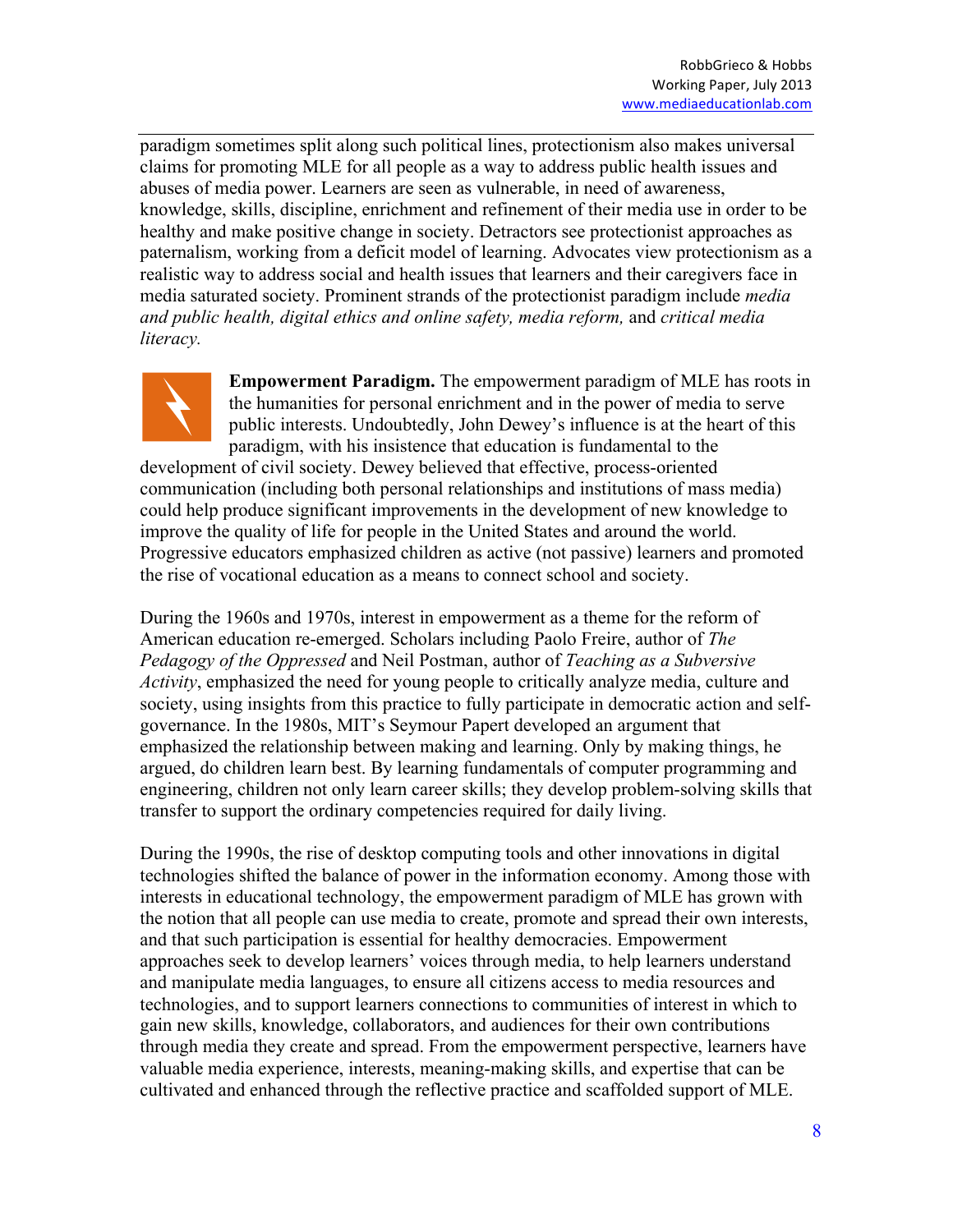Media industries offer opportunities for learning, models for practice, and participation, as well as challenges for learners who want to further shift balances of power, transform the system, and make social and institutional change. Empowerment approaches celebrate the power of individuals to contribute their voices and choices through their media use and creation. The empowerment paradigm conceptualizes imbalances in power via media control as participation gaps, ignorance of media influence as transparency problems, and dangerous aspects of media use as ethics challenges, each of which can be addressed through MLE.

Some empowerment approaches focus on learners expressing their voices on local issues, while others promote learners' contributions to the wider marketplace of ideas through their choices as news consumers, newsmakers, and active citizens who understand their responsibility to seek, spread, and create quality information. While empowerment approaches honor the pleasures that learners take in various popular media, advocates also promote reflective practice and critical discussion of ethical issues in media use and representations. Detractors see empowerment approaches as naïve about the susceptibility of young learners to the seductions of unhealthy media use, the vulnerability of historically disadvantaged groups, and the persistence of status quo ideologies with massive inequities in media power. Critics see the empowerment paradigm as overly concerned with engagement and immersion at the expense of critical distance and transformative action; they see empowerment approaches as deeming that "the kids are alright" amidst too much evidence that "the kids are not alright." Advocates view immersion in media use and engagement with media texts as a virtue, a fluency, which is not seen as passive. However, MLE can support more active and critical engagement in meaning making from texts. Adding reflective practice to participation in media can improve efficacy of communication and ensure ethical action, maximizing benefits and limiting harm in the user's interests. Advocates see learner-centered approaches building on existing and shared expertise with reflective practice as the best approach to improve economic and cultural participation through MLE. Prominent strands of empowerment paradigm include *broadband adoption, digital literacy, digital media and learning, news literacy, information literacy, youth media, and visual literacy.*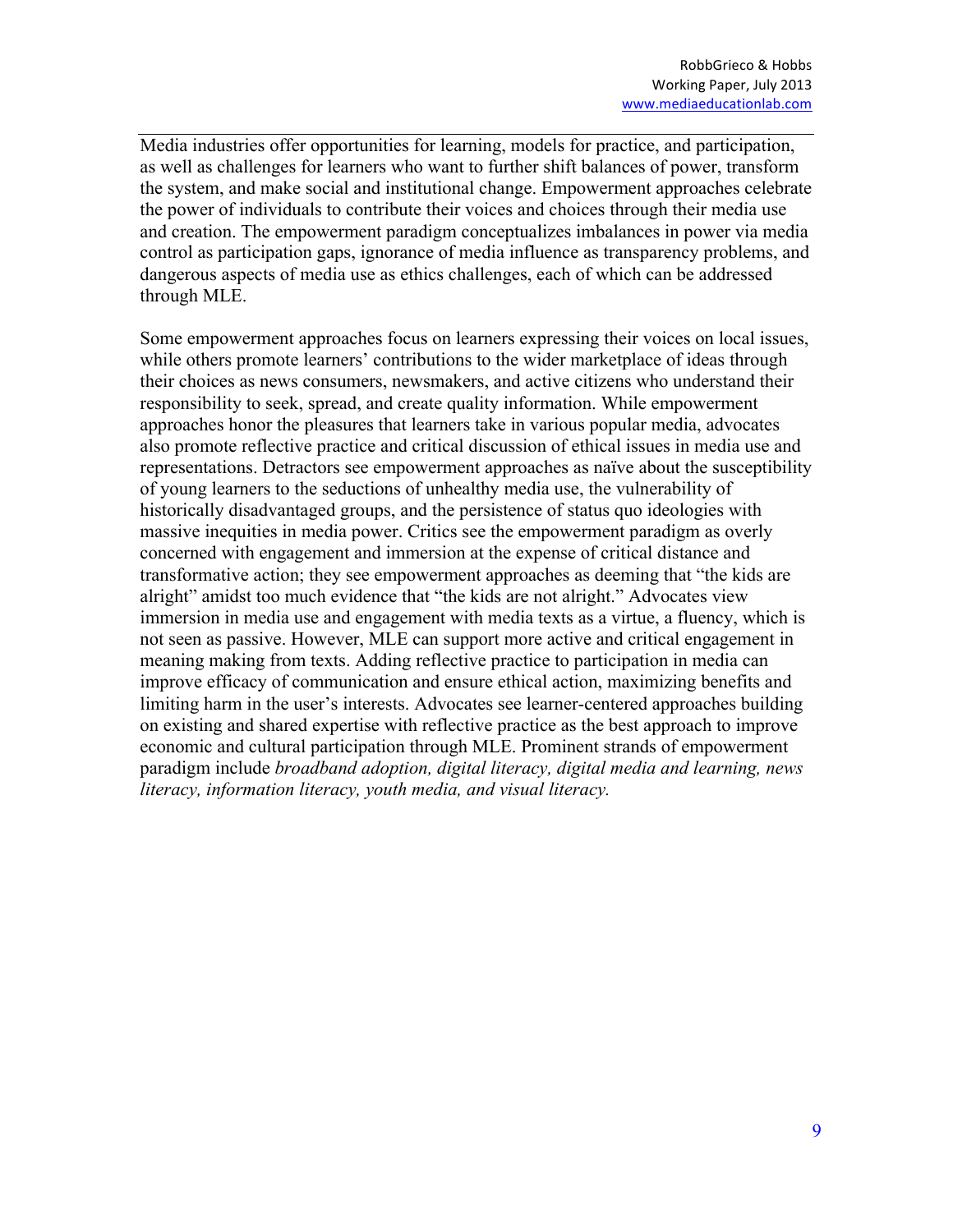## **Prominent Strands in the Protectionist Paradigm**

This section details the ideas and practices of educators in each of the four strands of the protectionist paradigm along with profiles of key players for potential partnerships. A similar section on the seven strands of the empowerment paradigm follows this section.

# *Media and Public Health*

This MLE strand focuses on helping learners to mitigate unhealthy influences and adverse effects of media messages and representations, and to develop healthy habits of media use. Practitioners emphasize questions including:

- Who benefits and who is harmed by this media message or use?
- How does the representation relate to reality?
- What lifestyles are embedded in a media message or the way we use media?

Critical analysis focuses on the techniques used to attract attention and influence audiences, including propaganda techniques. Topics include body image, self esteem, obesity and overeating, smoking, drugs and alcohol, violence, sex, and risk behavior as represented in advertising and entertainment media as well as media use issues such as balanced media diet, attention deficit, multitasking, and screen time. Curricula tend to target children, adolescents, and parents, as well as teachers. Activities include research on representations of risk behaviors, critical analysis and discussion of unhealthy or risky media messages, self monitoring of media use through media diaries, and media production of counterpropaganda and health issue PSA's. This pedagogy is underpinned by research in media effects and theories of media cultivation, developmental psychology, and social cognition. Approaches are criticized for treating learners as vulnerable, powerless and deficient while broadly demonizing entertainment media (especially video games) and disturbing learners' pleasures in, and identifications with, media texts. Worst practices include decontextualized and a-historic readings of media texts, delivery of preferred readings of media texts rather than critical co-construction of meaning with learners, and prescription of healthy media use without critical inquiry or discussion. Best practices balance recognition of vulnerability at different developmental stages with inquiry, critical discussion and pro-social action. Such approaches are lauded for serving parents' interests and addressing real media-related issues in students' lives.

### *Media and Public Health: Key Organizations*

The **American Academy of Pediatrics** has long been an advocate of MLE, updating its 1999 policy paper on Media Education most recently in 2010. They recognize that exposure to mass media (e.g., television, movies, video and computer games, the Internet, music lyrics and videos, newspapers, magazines, books, advertising) presents health risks for children and adolescents but can provide benefits as well. Media education has the potential to reduce the harmful effects of media and accentuate the positive effects. By understanding and supporting media education, pediatricians can play an important role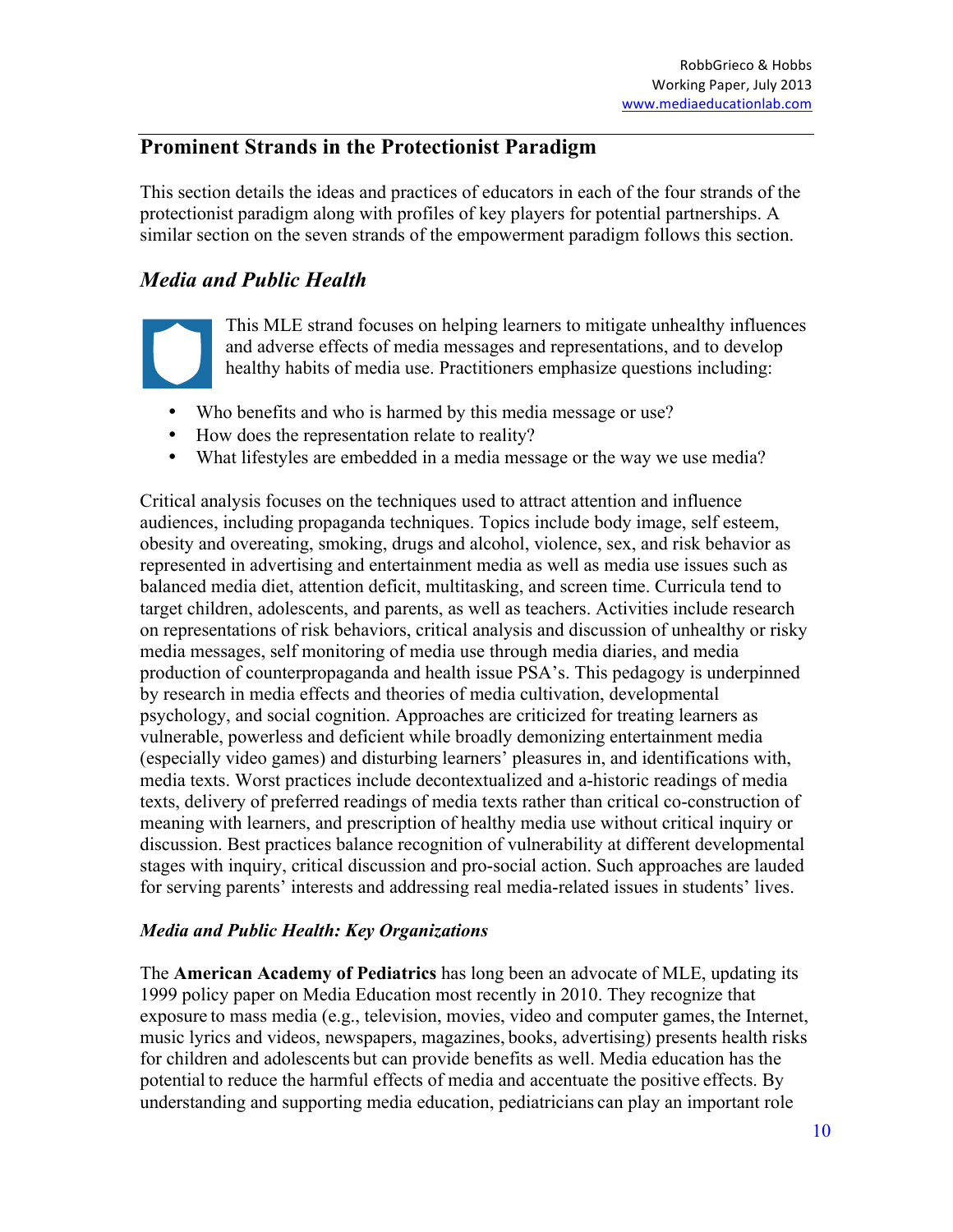in reducing harmful effects of media on children and adolescents. Contact: Margorie Hogan, MD. Staff: Veronica Laude Noland.

**Girl Scouts of the USA**, along with the National Association of Broadcasters, the National Cable and Telecommunications Association, and the **Creative Coalition**, have collaborated on an initiative called, "Watch What You Watch," a series of PSAs and advocacy resources designed to elevate awareness of the importance of health media images about girls and women. Key contacts: Robin Bronk, Creative Coalition.

The **Geena Davis Institute on Gender in Media** works within the media and entertainment industry to engage, educate, and influence the need for gender balance, reducing stereotyping and creating a wide variety of female characters for entertainment targeting children 11 and under. In 2011, Geena Davis worked with Senator Kay Hagan (D-NC) and Congresswoman Tammy Baldwin (D- WI) to introduce a bill that would support efforts to improve the image of girls and women in the media. Key contact: Madeleine DiNonno.

# *Media Reform*



This strand helps learners understand the structures and influence of powerful media institutions, take action against their control of cultural resources, seek out diverse information and entertainment, and create independent media for public and community interests. Practitioners emphasize questions including:

- Who made the message, with what resources, and for what purpose?
- What lifestyles, values and points of view are embedded in the message?
- Who benefits, who is harmed, and who is not represented?

MLE for media reform involves analysis of the political economy of media production, and critical views of media ownership with private business and political interests masquerading as public services (particularly news corporations, political communication, and advertising). Learners are positioned as vulnerable to agenda setting, persuasion, omissions and distortions by big media. MLE practice helps to demystify the economic and political interests that drive the culture industries of news, entertainment, advertising, and public relations. MLE also helps learners evaluate messages and sources, and access quality information to make informed decisions as citizens and consumers. Media reform pedagogy teaches learners to distinguish quality information from propaganda and euphemisms used by politicians to sell war or by advertisers to dupe consumers. Approaches sometimes compare historical examples of propaganda to current political communication. Some practitioners work towards sensitizing learners to subtler forms of propaganda in media such as military-themed video games and corporatesponsored environments. On the media production side, media reform encourages learners to make news and media messages that help inform citizens about underrepresented social issues. Media reform approaches often connect learners to local resources for public media production and dissemination. Best practices include exposure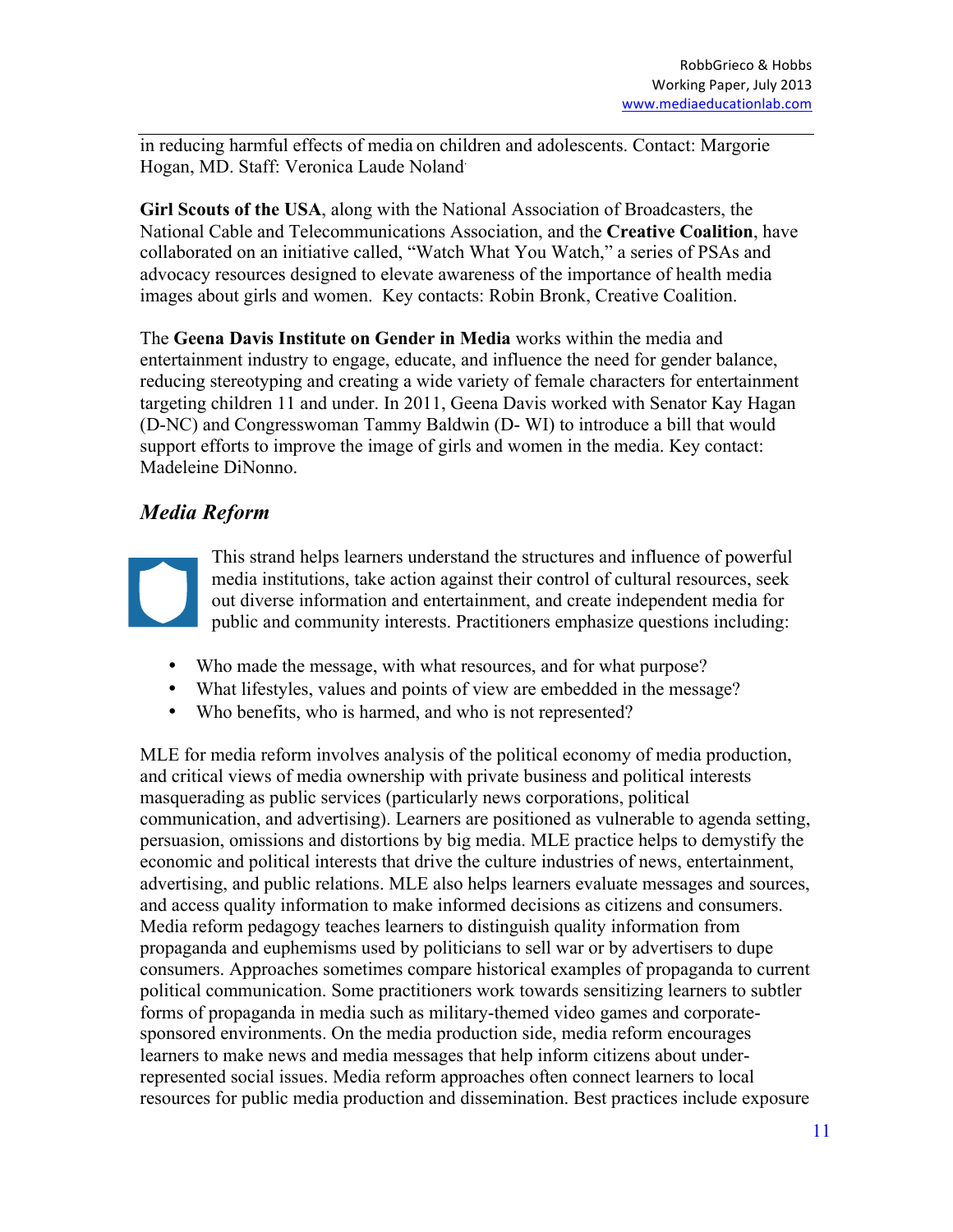to diverse media sources and resources along with student centered critical analysis and discussion of relationships between media messages and media institutions balanced with opportunities to take action. Action through MLE for media reform encourages learners to speak out as concerned consumers and as independent media producers to make the media power structure transparent for other citizens and to counter messages and practices that learners find objectionable with their own independently produced media messages. Worst practices involve teacher-led political action, corporate media bashing, and inculcation to particular ideologies of resistance. Critics contend that MLE for media reform often privileges teachers' expertise and values, as well as transmission models of learning about political economy of media. Advocates believe that media reform approaches offer protection and liberation from dominant media by introducing alternatives that might never have occurred to learners as possibilities. Media reform approaches to MLE take place mostly in formal classroom settings in secondary and higher education media studies courses, in extra curricular clubs led by media reform activists, and in outreach courses at community media centers. This strand of MLE is often intertwined with the broader strand of critical media literacy.

#### *Media Reform: Key Organizations*

**Free Press** is a national, nonpartisan, nonprofit organization working to reform the media. They host the National Conference for Media Reform, which will be held April 5 – 7, 2013 in Denver. Through education, organizing and advocacy, they promote diverse and independent media ownership, strong public media, quality journalism and universal access to communications. The organization provides a number of information resources and tools that support media literacy education by building people's knowledge of media industry ownership, structure, economics and regulation and developing skills in community mobilization and activism. Key contact: Josh Silver.

The **Media and Democracy Coalition** is a collaboration of over two dozen local and national organizations committed to promoting open and equal access to a democratic media system that serves the public interest. Contact: Wally Bowen (Mountain Area Information Network) and Jeff Chester (Center for a Digital Democracy) have long been active in supporting the media literacy movement.

**Public Knowledge** is a non-profit policy organization whose mission is to preserve the openness of the Internet and the public's access to knowledge. They promote creativity through balanced copyright, and uphold and protect the rights of consumers to use innovative technology lawfully. Contact: Gigi Sohn is the Executive Director. She was formerly at the Ford Foundation's Media Arts and Culture unit and Executive Director of the Media Access Project.

The **Benton Foundation** is a non-profit research and advocacy organization whose mission is premised on the belief that our democracy is enhanced by a rich and inclusive media system that values the voices of all communities. They support research that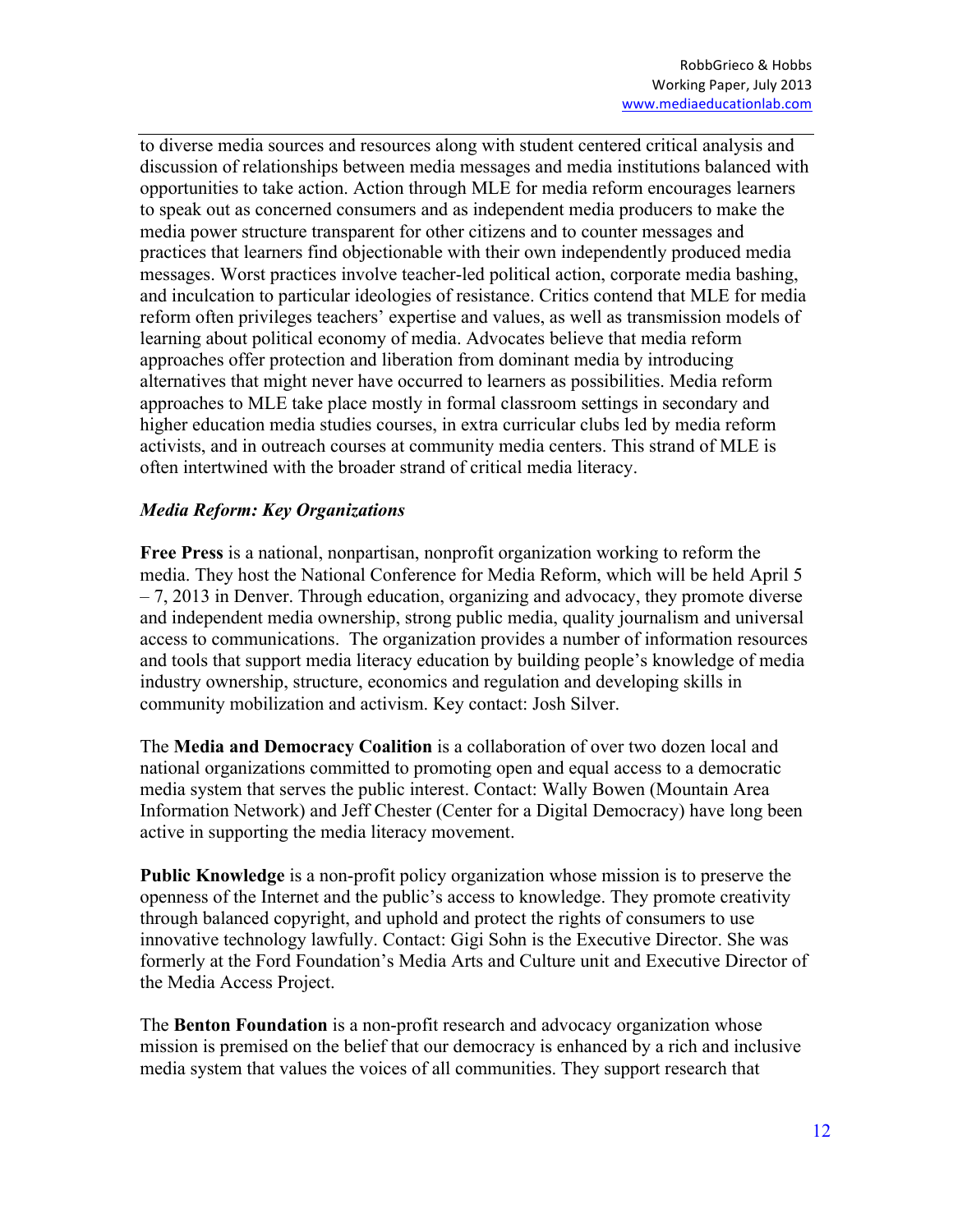indicates the health and well-being of public service media. Key contacts: Charles Benton, Cecilia Garcia.

# *Digital Ethics & Online Safety*



This strand focuses on helping learners practice safe and ethical behavior in digital media. Practitioners emphasize questions including:

- Who makes, owns and participates in online media for what purposes?
- How do different people understand media messages differently?
- Who is harmed and who benefits?
- How credible and reliable is this source or site?
- How do representations relate to reality?

These questions are applied to learners' experiences with online and mobile digital media, including social networking sites, file sharing, online shopping, crowd-sourced information resources, video and image posting, website commentary, texting, picture messaging, email, and instant messaging. Activities involve simulations, online games, and reflective practice with digital and mobile media, and promote healthy skepticism about information, web sites, and online personalities while posing ethical questions about implications of one's own media messages. Topics include safety issues in digital environments, such as cyberbullying, harassment, peer pressure, privacy, predators, and risk behaviors; ethical and legal issues around copyright, piracy, intellectual property, plagiarism, fraud and identity theft; and issues combining ethics and safety in digital media such as hate speech, religious persecution, racism, sexism, homophobia, and heteronormism. MLE for digital ethics and online safety sees digital media environments as potentially dangerous places where people tend to take more risks because consequences seem remote. Because digital environments and multi-media mobile communication are very new and suddenly ubiquitous, people need guidance and critical discussion of emerging ethical norms, which MLE facilitates. Best practices allow learners to discuss their experiences of the real consequences of digital behavior face-toface, to practice and critically discuss simulated digital decision making in risky scenarios, and to debate ethical dilemmas involving the topics listed above. Critiques of digital ethics and online safety approaches point to the heavy negative focus on fear of dangerous new media and to the deficit model of learning. Worst practices tend towards prescribed ethics and character education with right answers and correct behavior rather than constructivist approaches involving robust ethics debate, reflective practice, and critical discussion of real experiences in virtual worlds. Opportunities to practice online safety and digital ethics are also complicated by issues of limited online computer access in schools and communities, as well as regulations prohibiting mobile media in many k-12 environments. Advocates of this strand engage people of all ages, but especially children and young people, in MLE practice applied to their online and mobile media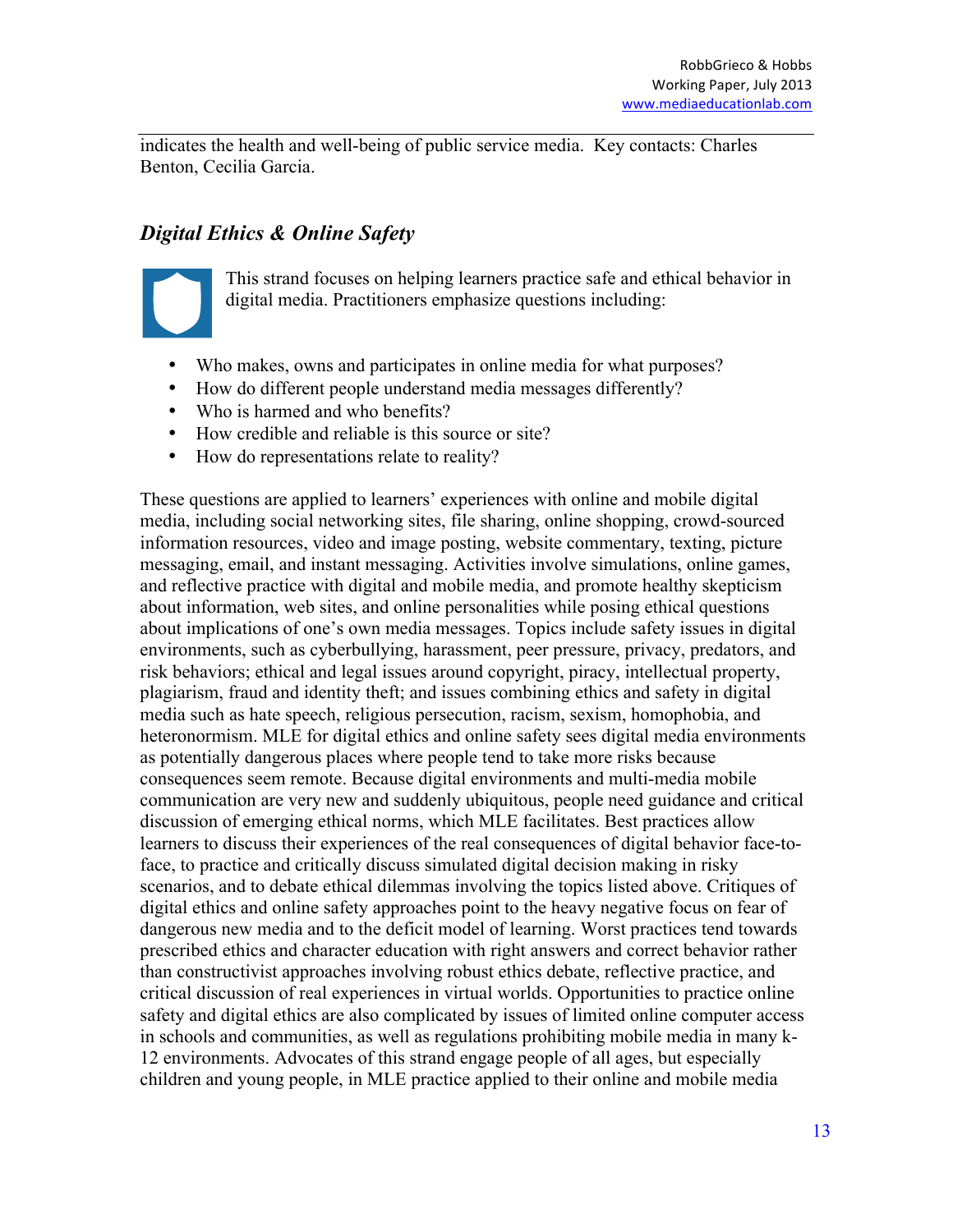participation to protect them from negative psychological, physical and economic consequences of unethical behavior by themselves and others.

### *Digital Ethics & Online Safety: Key Organizations*

The **Family Online Safety Institute (FOSI)** is an international, non-profit membership organization working to develop a safer Internet by identifying and promoting best practices, tools and methods that also respect free speech. They help shape public policy by highlighting new technologies, promoting education and convening special events. One major initiative involves the first ladies of countries in Mexico and the Dominican Republic as spokespeople for Internet safety initiatives in their countries. Key contact: Stephen Balkam.

**Common Sense Media** has as its mission improving the lives of kids and families by providing the trustworthy information, education, and independent voice they need to thrive in a world of media and technology. This organization recently picked up the work of the Kaiser Family Foundation, which for many years conducted regular surveys of the media use habits of children and adolescents. Key contacts: Linda Burch.

# *Critical Media Literacy*

This strand is set apart from others under the big tent by its overt politics of social justice. Critical media literacy approaches oscillate between the poles of protectionist and empowerment paradigms. Most approaches within the strand skew to protectionism by using MLE to address learners' vulnerability and help resist oppressive media. Also, unlike many empowerment strands, critical media literacy embraces issues of health, digital ethics, online safety, and media reform, with an emphasis on identity politics. Some critical media literacy approaches skew towards empowerment by focusing on learners' abilities to identify and address social problems through their own agency, supported by MLE in reflective media use, discussion, organization, and production. All critical media literacy approaches take a special interest in disadvantaged groups. The critical media literacy strand takes a balanced approach to inquiry, using all the key questions and core concepts of MLE for analysis and production, with extra emphasis on "Who is harmed, who benefits and who is left out?" This strand helps learners demystify how meaning and culture are made from media in order to understand ideology, resist oppressive communications and representations, and use media for social change. Educators take time to help learners understand techniques of encoding and decoding meanings in media texts, linking textual power to personal, social and cultural discourses. MLE offers learners access to the means of production for making cultural meanings from media texts, in analysis and production, through negotiating, opposing, resisting, and countering oppressive representations in dominant media, rather than accepting preferred meanings and reproducing the status quo. Educators also encourage learners to seek out and create independent media about under-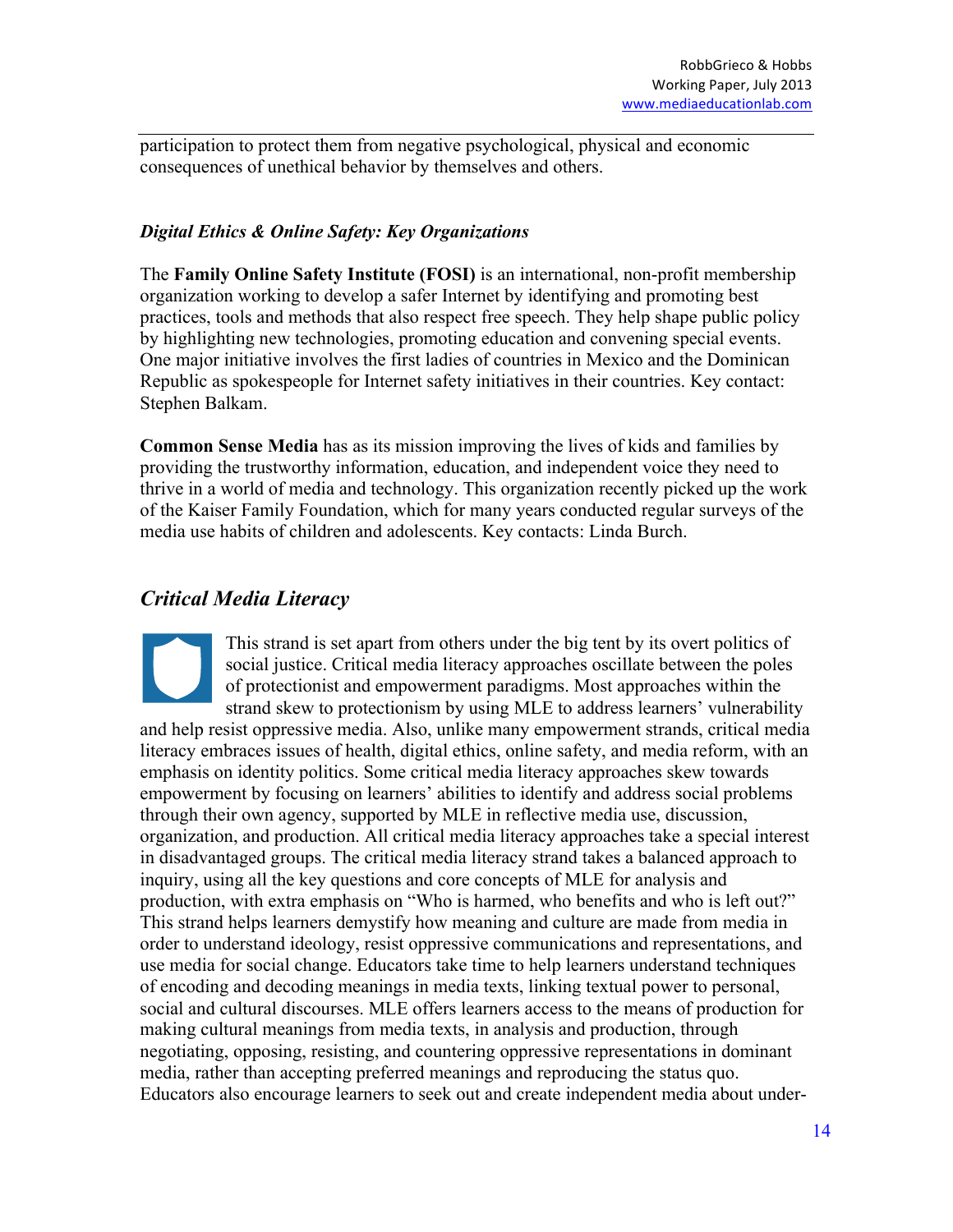represented issues significant to local communities and to the learners themselves. Topics include issues of representation, sexual exploitation, desensitization to violence and war, police brutality, poverty, glorification of drugs and alcohol use, censorship, corporate media control, stereotypes, religious persecution, racism, sexism, homophobia, and heteronormism, particularly in entertainment and advertising media where such insidious representations may be taken for granted or normalized. Critical media literacy also takes aim at the distractions of entertainment and news media from meaningful social issues, which are often neglected, trivialized, or sensationalized. The strand takes advantage of new media technologies to allow students to post commentary, critiques, and their own media texts to promote social justice. Best practices balance analysis and production activities, and take care to embrace learner-centered, constructivist pedagogy by struggling to balance a focus on questions of social justice with honoring complex identities of learners who may benefit or take pleasure in popular media representations. Worst practices over-emphasize analysis without action or activist media production without reflection, and privilege teacher interests, readings, and opinions over the inquiry process and autonomous agency of learners. Critical media literacy is practiced in diverse settings of formal and informal education in schools and communities led by teachers, activists, politicians, scholars, philanthropists, and citizens interested in social justice.

#### *Critical Media Literacy: Key Organizations*

The **Media Education Foundation** produces and distributes documentary films and other educational resources to inspire critical thinking about the social, political, and cultural impact of American mass media. Contact: Sut Jhally, Founder and Professor at the University of Massachusetts, Amherst.

**Media Matters Action Network** is a progressive research and information center dedicated to analyzing and correcting conservative misinformation, defined as "news or commentary presented in the media that is not accurate, reliable, or credible and that forwards the conservative agenda." An annual feature on the Media Matters website is the title of "Misinformer of the Year," which is awarded to the journalist, commentator, and/or network which, in the opinion of Media Matters, was responsible for the most numerous and/or grievous factual errors and claims. Founded by journalist David Brock in 2004, the organization provides a full range of resources to assist the larger progressive community in creating and disseminating progressive information and views.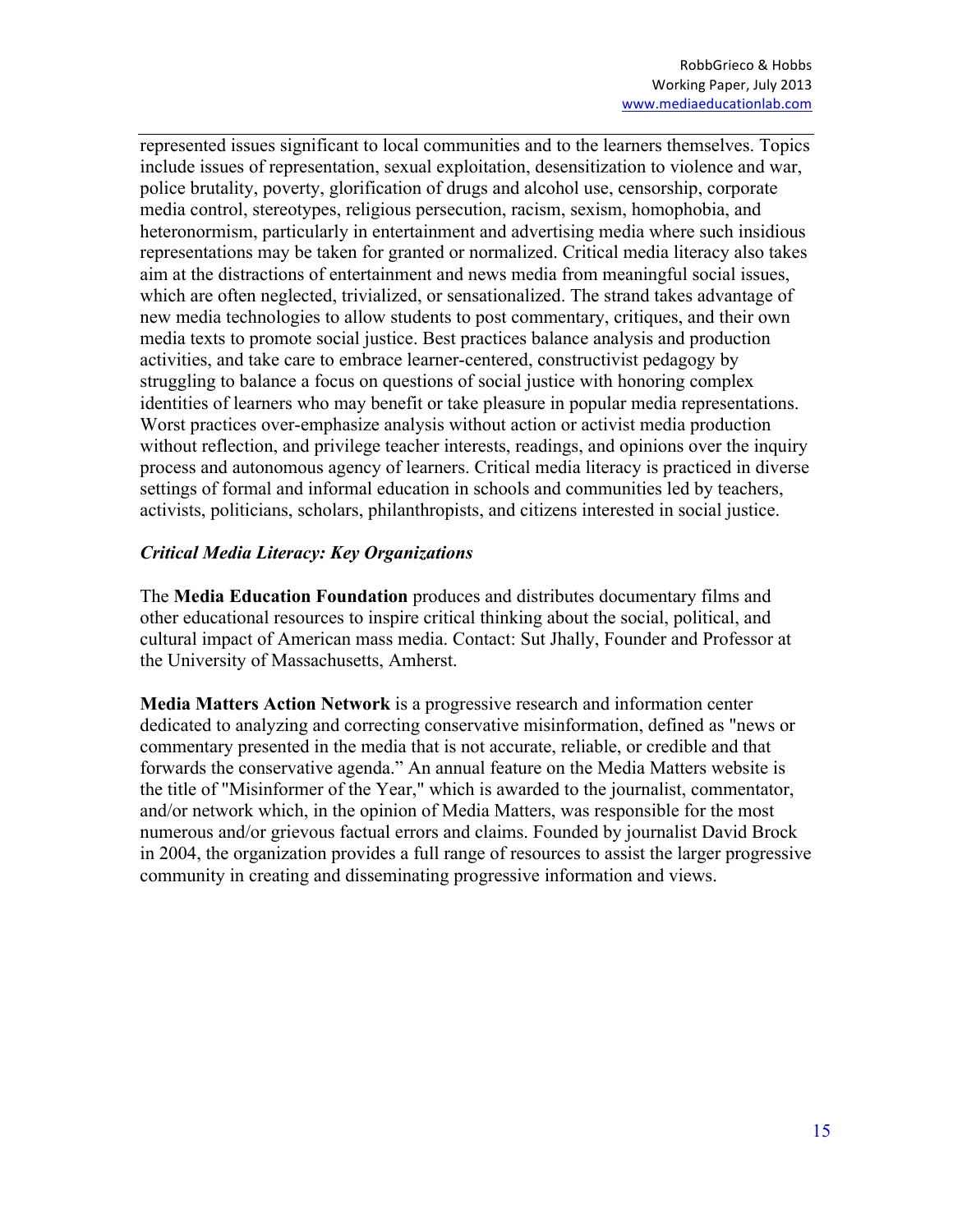## **Prominent Strands in the Empowerment Paradigm**

This section details the ideas and practices of educators in each of the seven strands of the empowerment paradigm along with profiles of key players for potential partnerships.

# *Broadband Adoption*



This strand emerged over the past five years to address the "digital divide" as more than 100 million Americans do not have Internet access in the home. In early 2009, Congress directed the Federal Communications Commission (FCC) to develop a National Broadband Plan to ensure every American has

access to the Internet by achieving affordability and maximizing use of broadband to advance "consumer welfare, civic participation, public safety and homeland security, community development, health care delivery, energy independence and efficiency, education, employee training, private sector investment, entrepreneurial activity, job creation and economic growth, and other national purposes." Federal economic stimulus monies enabled the Department of Commerce's National Telecommunications and Information Administration (NTIA) to spend \$4.7 billion to support the deployment of broadband infrastructure, enhance and expand public computer centers, encourage sustainable adoption of broadband service. As a result, all 50 states are developing partnerships with community organizations to promote digital literacy. In addition, under pressure from the FCC, technology and media companies are spending \$4 billion to provide affordable broadband access for eligible families as part of the Connect to Compete Initiative. Low-income families will be eligible to receive refurbished computers and high-speed Internet for a small monthly fee. Proponents say that largescale federal and private investments are necessary to enable rural and low-income Americans to benefit from the digital information revolution. Critics note that both BTOP and Connect to Compete initiatives dictate that large sums of monies be spent on technology infrastructure, hardware and software but rely on volunteers to offer instructional services to low-income communities.

### *Broadband Adoption: Key Organizations*

The **Federal Communications Commission** regulates interstate and international communications by radio, television, wire, satellite and cable in all 50 states, the District of Columbia and U.S. territories. They promote competition, innovation and investment in broadband services, revise regulations so that new technologies flourish alongside diversity and localism, and provide leadership in strengthening the defense of the nation's communications infrastructure. Contact: Julius Genachowski, Mignon Clyburn. Former FCC commissioner Michael Copps has a special interest in media literacy.

The **National Telecommunications and Information Administration** (NTIA), a branch of the Department of Commerce, advises the President on telecommunications and information policy issues. They have spearheaded broadband Internet access and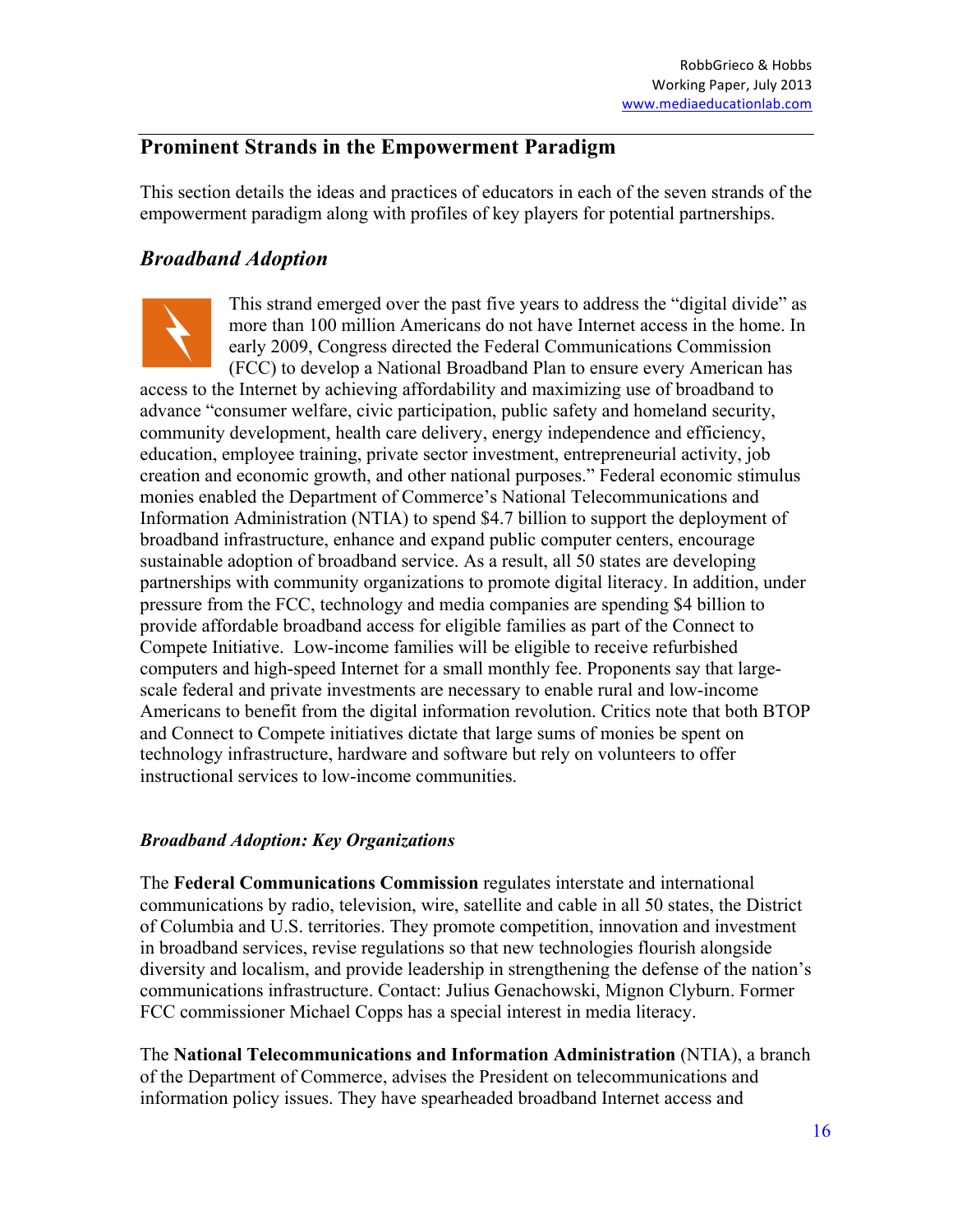adoption in America, expanding the use of spectrum by all users, and ensuring that the Internet remains an engine for continued innovation and economic growth. Contact: Larry Strickling, Angela Simpson.

The **New America Foundation** is a nonprofit, nonpartisan public policy institute that invests in new thinkers and new ideas to address the next generation of challenges facing the United States. This work is responding to the changing conditions and problems of the 21st Century information-age economy. The Open Technology Initiative (OTI) formulates policy and regulatory reform to open source communications networks. Contact: Josh Breitbart. He has a deep interest in digital and media literacy. In his work at New America, he coordinates a team of researchers, organizers, graphic designers and technologists to learn how people adopt new technologies and participate in discussions of telecommunications policy.

The **Knight Commission on the Information Needs of Communities in a Democracy**  was a blue ribbon panel of seventeen media, policy and community leaders that met in 2008 and 2009 to assess the information needs of communities, and recommend measures to help Americans better meet those needs. Its report, *Informing Communities: Sustaining Democracy in the Digital Age,* was the first major commission on media since the Hutchins Commission in the 1940's and the Kerner and Carnegie Commissions of the 1960's. According to the report, "In the digital age, technological, economic and behavioral changes are dramatically altering how Americans communicate. Information is more fragmented. Communications systems no longer run along the same lines as local governance. The gap in access to digital tools and skills is wide and troubling. This new era poses major challenges to the flow of news and information people depend on to manage their complex lives. The Commission's aims are to maximize the availability and flow of credible local information; to enhance access and capacity to use the new tools of knowledge and exchange; and to encourage people to engage with information and each other within their geographic communities. Among its 15 recommendations the Commission argues for universal broadband, open networks, transparent government, a media and digitally literate populace, vibrant local journalism, public media reform, and local public engagement." Renee Hobbs wrote one of eight white papers commissioned to turn the report into a plan of action. Contact: Charles Firestone is a longtime advocate of media literacy. He sponsored the first Aspen Institute on Media Literacy in the early

# *Digital Literacy*

### *a.k.a. Information and Communication Technology (ICT) Literacy, esp. internationally*



This strand extends the efforts towards universal access of the broadband adoption strand by helping learners to use digital tools, to practice digital ethics and safety, and to collaborate online as means to economic and academic opportunity. Digital literacy focuses on issues of access around

digital inclusion, closing the digital divide, and helping "digital immigrants" move towards using technology with the same fluency as "digital natives." This involves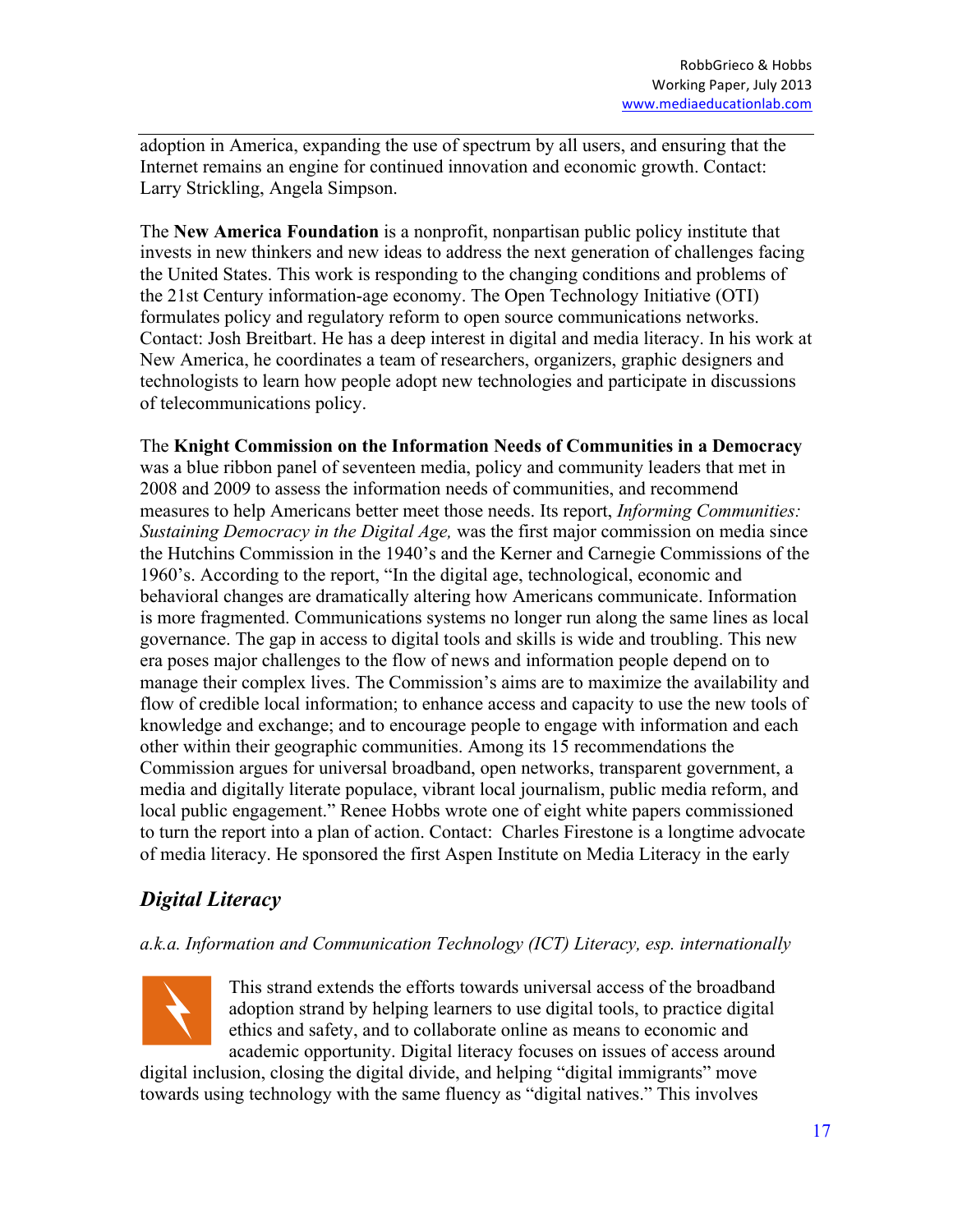efficiently choosing digital tools to search for and communicate information, and asking key questions about the credibility and reliability of sources and messages. Thus, the digital literacy strand grows out of broadband adoption to include aspects of information literacy in order to help learners acquire practical skills for avoiding hoaxes, fraud, phishing scams, identity theft, spam, and ad overload when using online media. Practitioners position learners who are comfortable with technology ("natives") as mentors for learners who are uncomfortable or new to digital media ("immigrants"). They also support discussions and exercises with all learners about safe and ethical digital practices for being a good digital citizen. Citizenship in the digital literacy strand mostly involves good individual behavior online around privacy, copyright, and harassment, as well as developing skills to find jobs, services and to become a responsible consumer (as opposed to conceptions of citizenship in other MLE strands as adding to the marketplace of ideas, participating in community action, or taking up activist causes to correct misrepresentations or under-representations of people and issues in media). Practitioners support learners in gaining "threshold" (or beginner) skills for computer, web, and mobile media to seek and find jobs, as well as life skills in evaluating and using consumer information for finding and procuring health services and other goods online. "Advanced" digital literacy involves practice with authoring tools for document creation, website building, image manipulation, video editing, desktop publishing, document, photo, and video sharing, and social networking. Practitioners support learners in using social media and media text production tools to expand business and work opportunities, as well as to support academics. Social media literacy, using tools for exposure and networking connections, is a phrase related to digital literacy used by marketing and business consultants who promise access to new business opportunities and models through web 2.0. Government agencies claim digital literacy as a vital initiative to make investments in broadband adoption through the Recovery Act pay off for the U.S. economy and workforce. Educators claim digital literacy as a key component of  $21<sup>st</sup>$  century skills initiatives that drive efforts at revising standards to reflect new cultural and economic demands of the digital age. Digital literacy is sometimes used by educators as a catch-all for effective use of digital tools for any given purpose or discipline. Critics contend that the focus on tool use and threshold skills with ICTs makes the digital literacy strand offer learners too little practice with the critical thinking they will need to be effective communicators and agents of change, in culture and in the workplace, regardless of their comfort level with using digital media (natives or immigrants). The idea of fluency in digital media does not take into account the need for critical distance and habits of inquiry to assess diverse discourse communities in order to participate widely in diverse digital cultures. Advocates see digital literacy as a practical necessity for keeping up with the skill demands of ever-changing technology in order to compete for jobs, procure services, and find quality information in our evolving digital economy.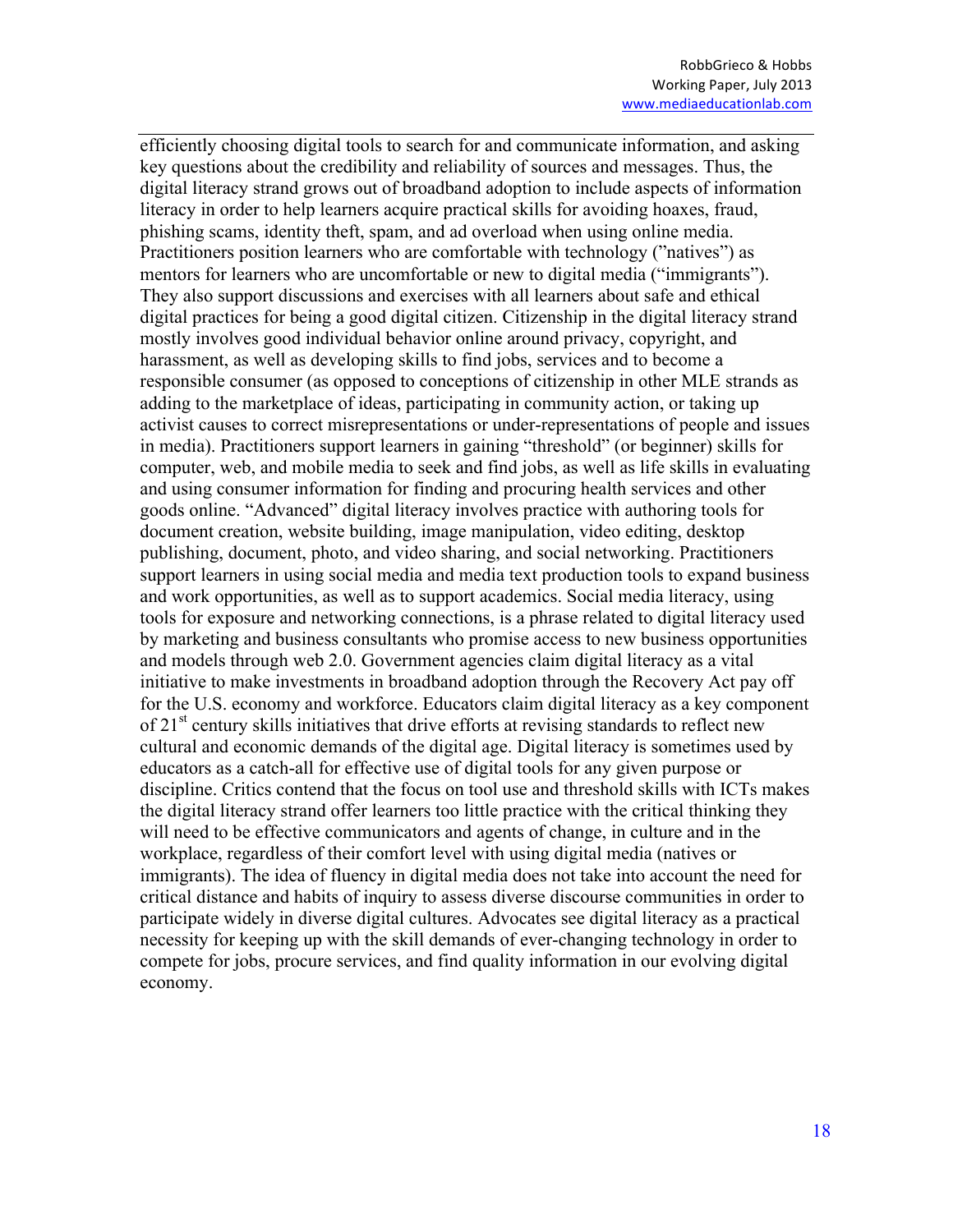### *Digital Literacy: Key Organizations*

The **Partnership for 21st Century Skills** was formed in 2002 to serve as a catalyst to position 21st century readiness at the center of US K12 education by building collaborative partnerships among education, business, community and government leaders. Contact: Barbara Stein is the director of strategic partnerships. Helen Soule, formerly the executive director of Cable in the Classroom, is director of state initiatives.

# *Digital Media and Learning*

This strand helps learners explore new media and participate in digital cultures to pursue their interests while learning new media literacy skills from their experiences with other users in online affinity groups. Practitioners portend to be extremely learner-centered, prioritizing high engagement, play, individual interests, peer mentoring, and affinity-based collaboration as keys to learning. They embrace new digital tools (including video games, social networking hubs, and virtual worlds in addition to media text authoring tools) for exploring knowledge, solving problems, expressing opinions, creating and remixing new media texts, spreading messages, and socializing with peers to share skills and interests. The digital media and learning strand of MLE has its roots in New Literacies studies, particularly by scholars of the New London Group, and Media Studies of participatory and convergence cultures, especially the work of scholar Henry Jenkins. As in New Literacies studies, learners are seen as possessing valuable skills and interests that manifest in their local or lay literacies, and educators are charged with moving these literacies to the center of practice from which to grow (instead of prioritizing official school or workplace literacy). Through a white paper in 2006, Henry Jenkins and his colleagues at M.I.T. proposed an influential approach to new media literacies, which, while acknowledging core MLE concerns with addressing inequities in access (participation gap) and understanding media influence (transparency problem), also identifies eleven skill areas essential for engaging in participatory cultures of new media. Digital media and learning practitioners prioritize these new media literacies of play (free exploration and experimentation as problem solving), performance (role-playing in different identities for diverse purposes), simulation (interpreting and constructing virtual worlds), multi-tasking (managing attention resources), appropriation (sampling and remixing), distributed cognition (using tools to expand cognitive power), collective intelligence (pooling knowledge), judgment (evaluating credibility and reliability, as in "old" MLE), transmedia navigation (following narratives across multiple media modes), networking (sharing and spreading media messages), and negotiation (adjusting communication practices for diverse discourse communities). In addition to issues of participation and transparency, Jenkins also proposes that new MLE must address the ethics challenge presented by emerging new media cultures. Best practices in digital media and learning take up the ethics challenge by including critical discussions about the consequences of media use, online behavior, and emerging social norms. These practices often take up the discourse of digital citizenship as learners become active participants in shaping the norms of online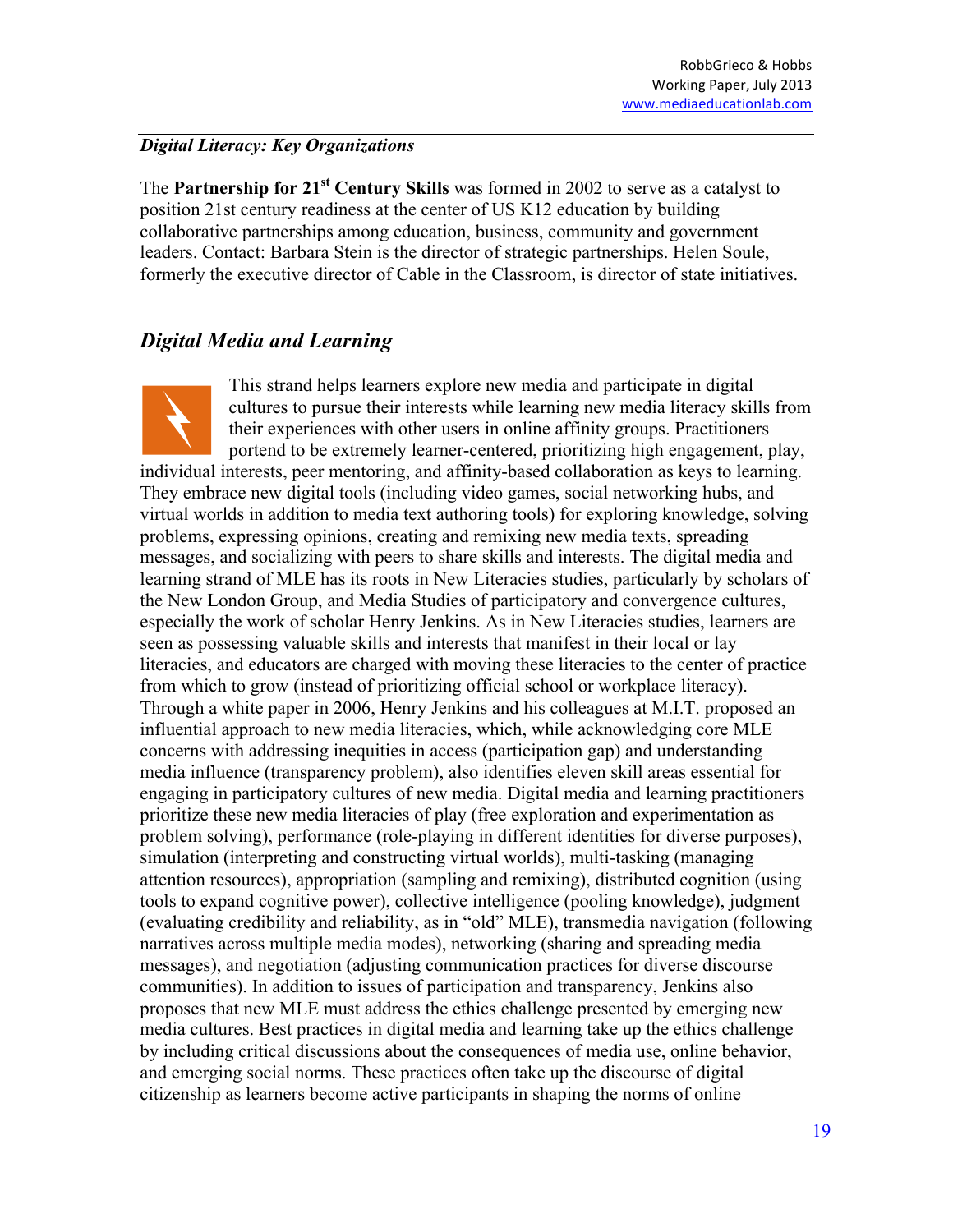communities through their commentary, votes, creation of new media messages, promotion of preferred causes and information, and linking and networking practices. Worst practices encourage immersion in digital cultures and indulgence of personal interests without emphasis on reflective practice and critical discussion, thus forfeiting the goals of core MLE questions to help learners understand the individual, social and cultural costs, benefits and implications of one's tastes, habits of mind, and participation in media use. Critics of the digital media and learning strand believe that most learners will be more likely to reproduce oppressive ideologies in media culture than to develop critical thinking skills with such emphasis on participation. Some critics also worry that, with emphases on affinity groups and personal interests, learners from disadvantaged groups will not gain access to cultures of power and economic opportunity without more direct educational intervention to learn the language and skills of mobility and prosperity. Advocates believe that the paths to success in the emerging networked information economies depend upon nurturing new media literacies for engaging in participatory digital cultures, and that supporting the motivated engagement of all learners through informal settings and popular culture in digital media is the key to transforming a failing education system.

### *Digital Media and Learning: Key Organizations*

The **Digital Media and Learning Program of the MacArthur Foundation** aims to determine how digital media are changing the way young people learn, play, socialize and participate in civic life. Launched in 2006, they have spent \$85 million on research projects and the development of innovative new technologies. They have supported the development of new learning environments for youth, including the Digital Youth Network in Chicago, as well as Quest to Learn, a New York City middle school based on game design principles. Contact: Connie Yowell.

**Institute on Multimedia Literacy, University of Southern California**. A division of the School of Cinematic Arts, their mission is to empower people in the interpretation and design of media to be more engaged, active and critical citizens for the 21st century. They help faculty and students incorporate multimedia skills, authorship and critical analysis in courses that might not otherwise incorporate such avenues of expression. They promote effective and expressive communication and scholarly production through the use of multiple media applications and tools. Contact: Holly Wilis is the Director of Academic Programs. Steve Anderson is an assistant professor of interactive media.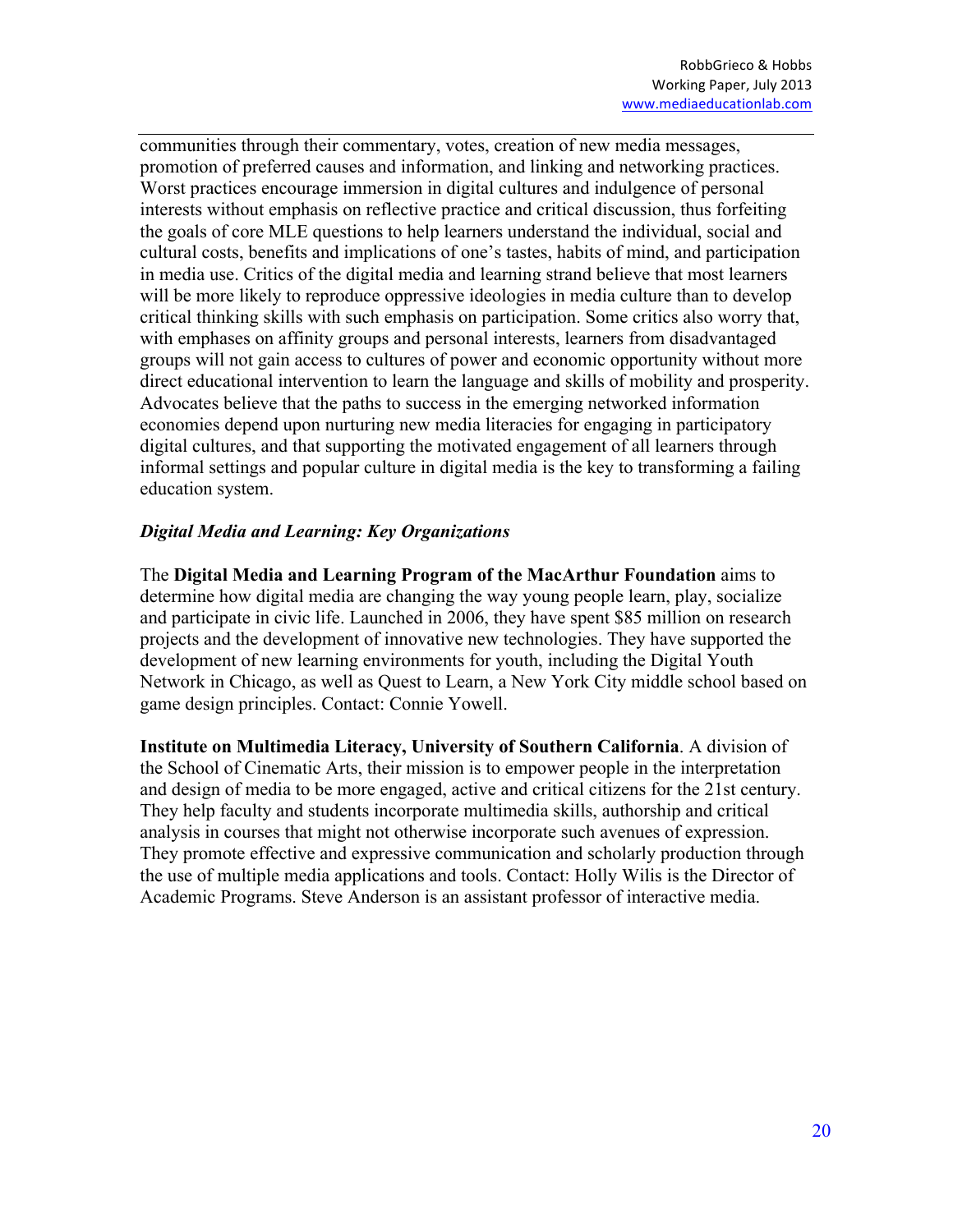## *Youth Media*

This strand helps learners find their voices and express themselves by telling their own stories through media. Youth media educators support learners in using media production tools to create and spread their own ideas. Approaches emphasize thinking about key questions of audience, and messages and meanings, from a media maker's point of view. Activities include examining learners' media tastes and creative interests, working in groups to develop message ideas, experimenting with media production tools, producing media messages, sharing critical feedback throughout the production process, broadcasting or spreading new media texts, and becoming part of online communities for sharing creative work. Although distinguished by its focus on youth voice and agency, the youth media strand of MLE is often intertwined with protectionist strands and other empowerment strands around common goals of active, engaged citizenship. Youth media facilitators often steer learners toward pro-social issues, and encourage learners to make media that takes pride in local communities and heritages while addressing local issues. Youth media positions learners as having powerful voices that will benefit from the acquisition and development of skills for thinking about and producing media messages. Empowerment is loosely conceptualized as expressions of learner's voices and pursuit of youth interests, and sometimes involves the acquisition of vocational media skills in technology use and production processes. Critics contend that the youth media strand of MLE does not do enough to critique learners' reproduction of status quo and oppressive ideologies in their own media productions. However, best practices in youth media offer learners practice with key questions and concepts of MLE throughout the production process, which, advocates claim, allows learners to discuss and direct their own concerns about the effects of the media they make and use.

### *Youth Media: Key Organizations*

**Alliance for Community Media** (ACM) promotes civic engagement through community media. Their annual conference is held July 31 – August 2 in Chicago. The Youth Media Summit will consist of four one-day symposiums to provide a public forum for discussion about media and news literacy in America. Participants shall include educators, community leaders, media professionals, journalists, nonprofit leaders, policymakers and students. The first is scheduled in Philadelphia on May 8, 2012.

The **Educational Video Center** (EVC) is a non-profit youth media organization dedicated to teaching documentary video as a means to develop the artistic, critical literacy, and career skills of young people, while nurturing their idealism and commitment to social change. EVC is an internationally acclaimed leader in youth media education and uses a teaching methodology that brings together the powerful traditions of student-centered progressive education and independent community documentary. Contact: Steve Goodman, Founding Director.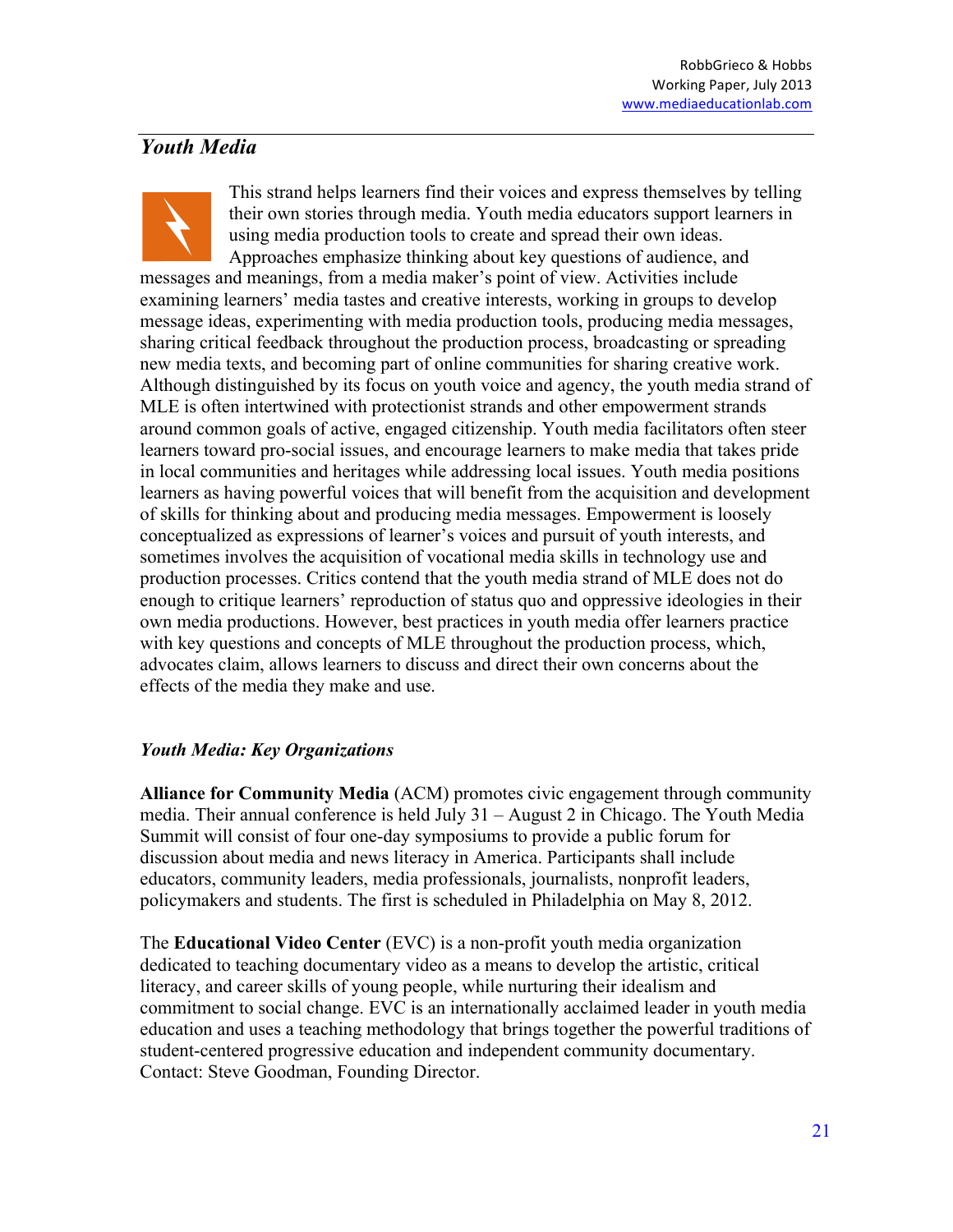**Youth Radio** is a non-profit media arts organization in Oakland, California, that promotes young people's intellectual, creative, and professional growth through education and access to media. Youth Radio's media education, broadcast journalism, technical training and production activities provide unique opportunities in social, professional and leadership development for youth, ages 14-24. By connecting youth with their communities through media literacy and professional development, they become active partners in civic engagement. Contact: Lissa Soep, Erik Sakamoto.

## *News Literacy*



This strand helps learners understand and participate in the roles and responsibilities that newsmakers, news consumers, news texts, and news organizations play in a healthy society. Practitioners focus on key questions of representation and reality, and of techniques used to construct messages in the news. In the U.S., news literacy education takes on a Journalism School approach, assuming freedom of the press and the value of news industries as "the fourth estate" in a democracy, and teaching the news values that define "quality" news and information, including a story's relevance, timeliness, accuracy, fairness, balance, "objective" tone, and appeal. News literacy approaches also critically discuss how the organization of news production affects the quality of news in terms of news values as processed through sources, reporters, editors, and gatekeepers. In the U.S., news literacy in MLE positions learners as responsible for developing habits of seeking and evaluating quality news in order to contribute powerfully to a strong democracy as well-informed citizens. Practitioners nurture healthy skepticism and oppose cynicism to motivate informed civic participation over apathy. Activities include keeping news journals, close analyses of accuracy and bias (or framing, agenda setting, etc.) in news reports, analytic discussion of the construction of news reports, comparisons of different news sources, learnerproduced news media, and simulations of news production organizations. Global versions of the news literacy strand in MLE encourage more critical inquiry and discussion about media industries and state ideologies, comparative media institutions (public, private and hybrid systems), changes in news production and consumer practices with participatory media (blogs, twitter, etc.), and the resulting relationships between media literacy and citizenship via participation in the news cycle. Critics see the U.S. approach to news literacy as a last ditch effort on the part of failing news industries to develop engaged audiences who identify with the values of the old guard of "quality" news. Advocates see news literacy as a vital means for empowering citizens with the skills to be well-informed decisions makers (in democracies with press freedoms, like the U.S.) and to participate in the conversation about how news is (and should or shouldn't be) changing in the new media landscape. News literacy is found in diverse settings of practice from high school journalism and English classes, to college media studies and journalism courses, as well as in extra curricular community programs sponsored by public media outlets.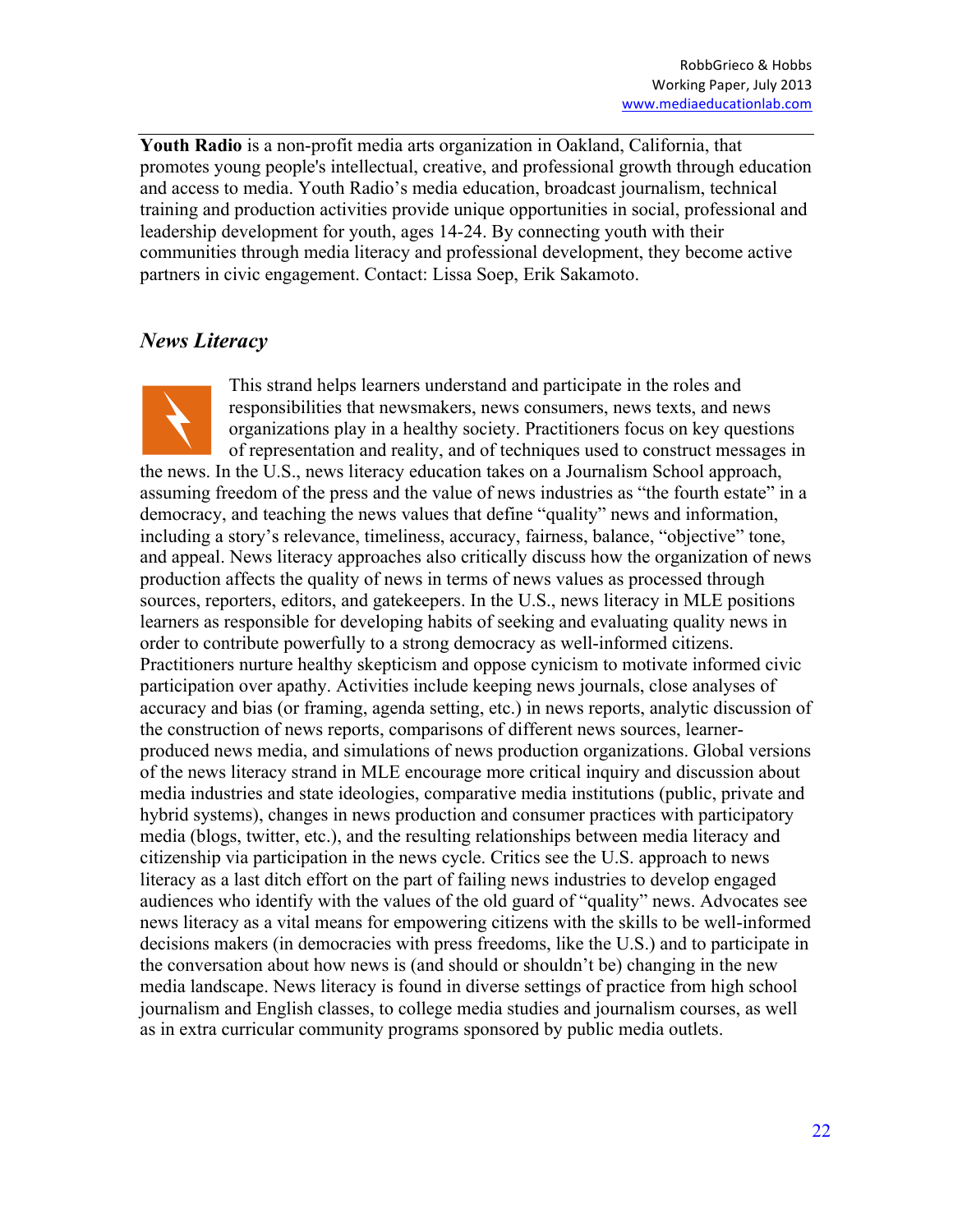#### *News Literacy: Key Organizations*

The **Center for News Literacy**, developed at Stony Brook University by former Newsday editor Howard Schneider, offers college students a course designed to help them apply critical thinking skills to the search for reliable information. The program began in 2006 as a response to the growing concern over the lack of civic knowledge among young Americans and the apparent ease with which false or misleading information becomes "fact" in the digital age. They offer curriculum materials and a summer institute for teachers. Contact: Dean Miller, Director.

The **Pulitzer Center on Crisis Reporting** is a non-profit journalism organization dedicated to supporting independent international journalism. The Center focuses on under-reported topics, promoting high-quality international reporting, and creating platforms that reach broad and diverse audiences. Their educational programs provide students with fresh information on global issues, help them think critically about the creation and dissemination of news, and inspire them to become active consumers and producers of information. Contact: Nathalie Applewhite.

The **News Literacy Project** is an educational program that mobilizes current or former journalists to help middle school and high school students sort fact from fiction in the digital age. The project teaches students critical-thinking skills that enable them to be smarter and more frequent consumers and creators of credible information across all media and platforms. Programs are underway in New York City, Chicago and the Washington, D.C. area. Contact: Alan Miller.

**NewsTrust** is a non-profit online community that helps people find and share good journalism online, so they can make more informed decisions as citizens. They offer a range of tools to empower citizens to access quality news and information -- and learn to separate fact from fiction about important public issues. Their web review tools enable people to rate stories for accuracy, fairness, sourcing, context and other core journalistic principles. Contact: Fabrice Florin.

Link TV's **Know the News** is an online learning tool for journalism students and citizen journalists, exploring the issues that shape television news, including bias, authorship, authenticity, ethics, and media ownership. Using Link TV's original productions Global Pulse and Latin Pulse, learners get to compare, contrast and analyze news coverage from more than 70 broadcasters worldwide. Contact: Kim Spencer, Evelyn Messinger.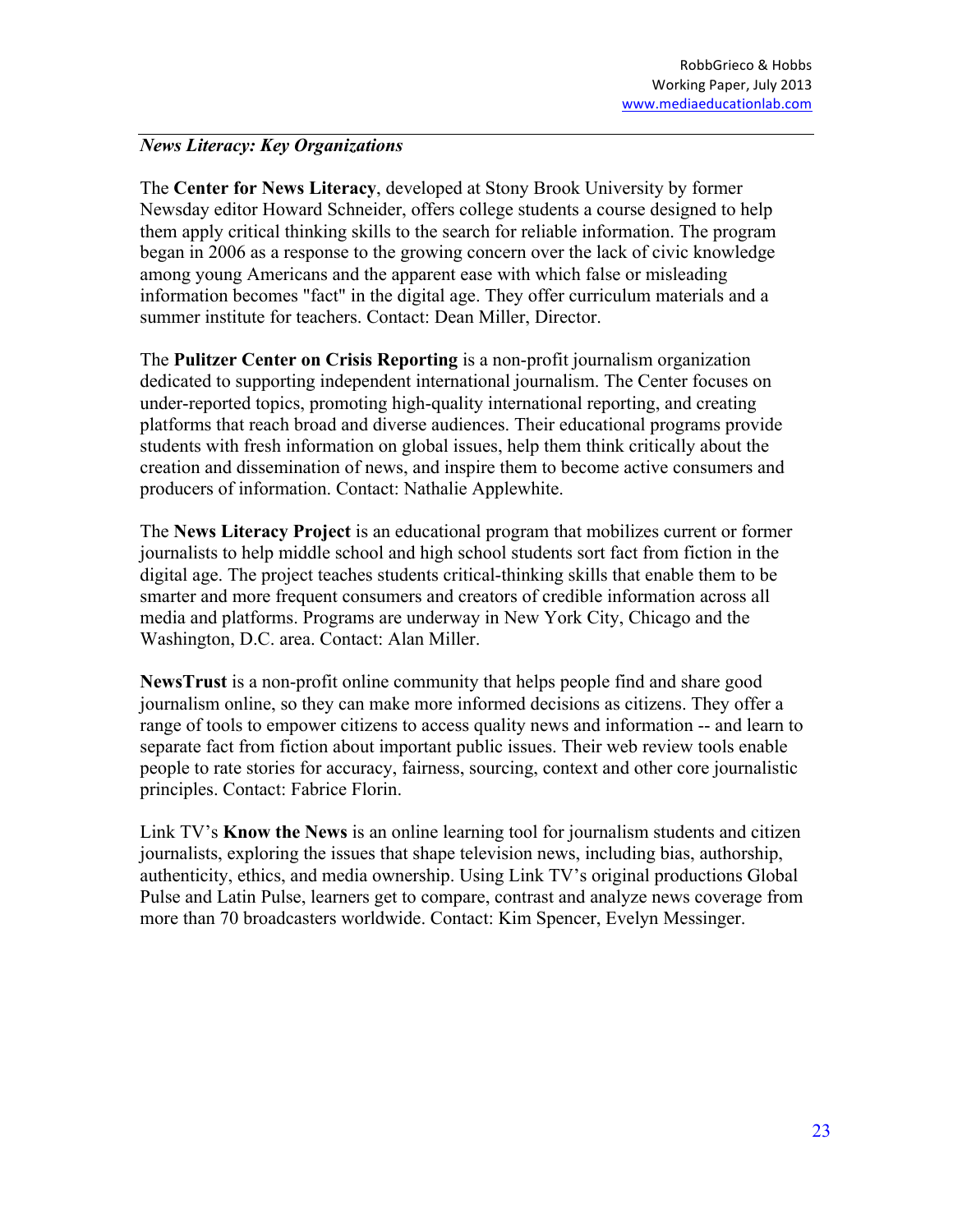### *Information Literacy*

This strand helps learners to efficiently access diverse information and media tools, and to evaluate the creditability and reliability of sources and information in media texts. The information literacy strand has a rich history among librarians, now media specialists, and reaches out through IT departments and all areas of academic research, as well as community, consumer, and business education, to support learners in developing the skills they need to effectively search, navigate, sort, share, cite, and use diverse information with a variety of media tools. Practitioners focus on issues of access, key concepts of authorship credibility, and the key question, "How does the media text reflect, reinforce, shape, or distort reality?" In our time of information overload, information literacy offers guidance in developing effective habits of media use to manage one's attention, multi-tasking, media tools, text choices, and time in order to improve efficacy as a citizen, worker, and consumer in a media saturated society. Common activities include digital search activities, research citation practice, analytic discussion of information quality, critical evaluation of information sources, exercises in problem solving using digital tools, group projects with tools for digital collaboration, and practice with various digital media tools for sorting, sharing and presenting information. In today's era of cut and paste information sharing, information literacy often involves critical discussion of issues around plagiarism, copyright, fair use, originality, creativity, influence, intellectual property, and attribution. In these discussions, best practices in information literacy include asking, "What are the historical, social and cultural contexts for the messages?" to engage critical thinking about transformativeness, propriety, and attribution. Worst practices focus on tool training without critical reflection and prescribing rote rules about what and how found media and information can be used in learners' own work. Most MLE strands integrate the information literacy practices. However, critics see a focus on information literacy without integration with other MLE practices as too celebratory of tool use and media participation without supporting critical inquiry about issues of representation, the construction of media messages, and the socialization influences of media. Advocates see information literacy as a way to bring vital academic, consumer, citizen and workplace skills to all people without getting mixed up in political issues.

### *Information Literacy: Key Organizations*

The **American Library Association** is the largest library organization in the world. The organization equips and leads advocates for libraries, library issues and the library profession, and plays a key role in formulating legislation, policies and standards that affect library and information services. The Association of College and Research Libraries (ACRL) and the American Association of School Librarians (AASL) are two divisions of ALA that are especially active in promoting information literacy. President: Roberta Stevens.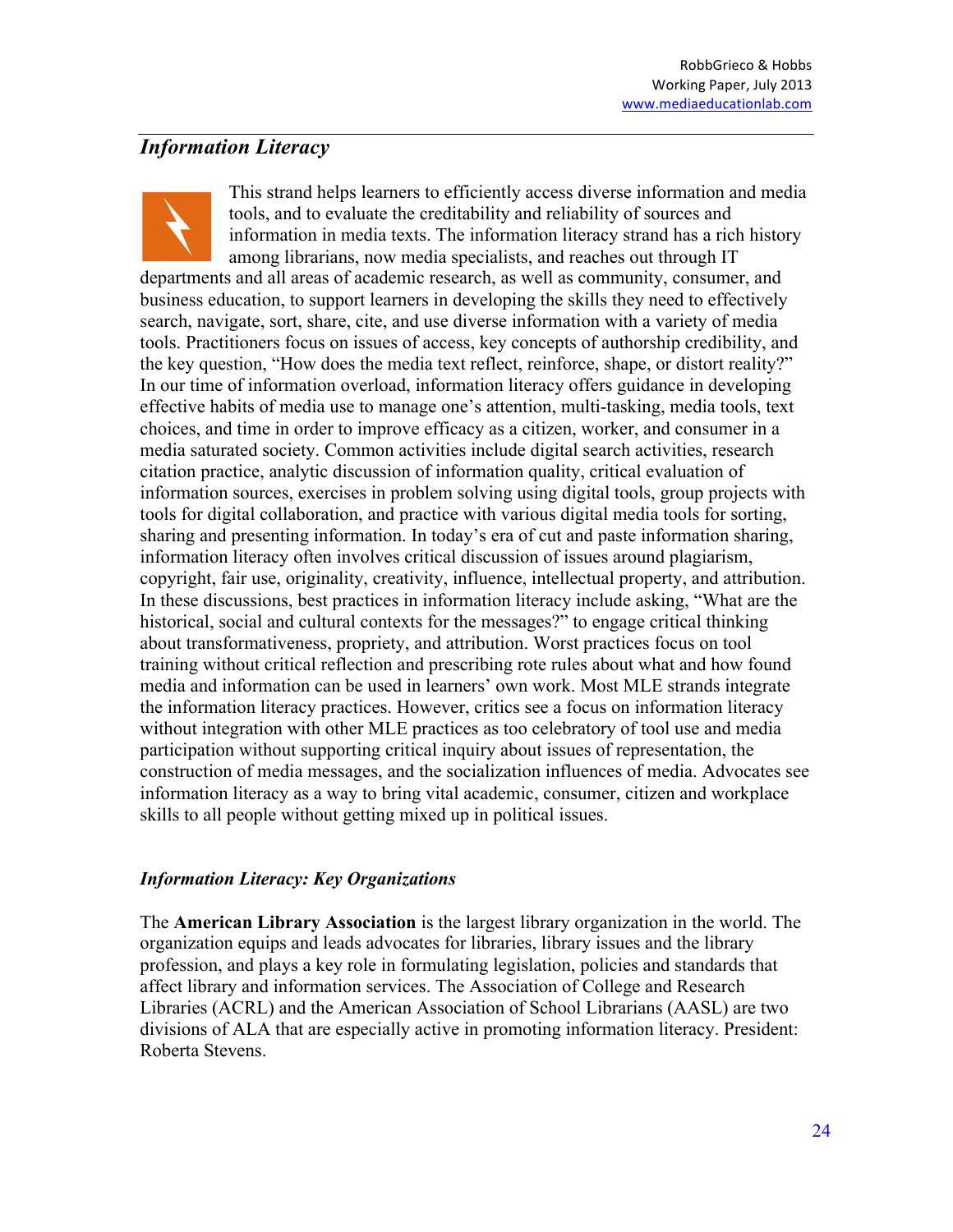# *Visual Literacy*

This strand helps learners to understand how we make meaning with the "languages" of particular modes of media that construct messages. Visual literacy gives learners practice in slowing down the automatic cognitive processing commonly engaged with visual media to understand how production choices (angle, distance, composition, lighting, etc.) construct messages and influence emotional responses to media texts. Stretching back to the beginning of art history as an academic discipline, visual literacy practitioners have a long, rich history of engaging learners in close analyses of classic works of art, photographs, film and other visual texts. John Berger's 1972 book and TV series, *Ways of Seeing*, first popularized the concept of visual literacy in Europe and the United States.

Educators embraced the idea of visual literacy as a set of abilities that enables an individual to effectively find, interpret, evaluate, use, and create images. By equipping a learner to understand and analyze the contextual, cultural, ethical, aesthetic, intellectual, and technical components involved in the production and use of visual materials, a visually literate individual is both a critical consumer of visual media and a competent contributor to a body of shared knowledge and culture. Practitioners emphasize many of the ethical, legal, social, and economic issues surrounding the creation and use of images.

Analysis focuses on key questions including:

- What techniques are used to construct messages?
- What are the historical, social and cultural contexts for the messages?

In addition to textual analysis and production, activities include research on the historical contexts and cultural effects of significant media texts, artists, producers and their audiences. Best practices in MLE in the visual literacy strand balance opportunities to employ concepts from critical discussion of media analyses in learners' own production of visual and multimodal media texts. Worst practices involve teacher-led "right" readings of media messages and analyses of techniques without reflective practice in media production. Critics of visual literacy point to an over-emphasis on labeling art and design terminology at the expense of critical inquiry about the political economy of media production and issues of representation. Other critics see the work as too narrowly drawing on the discipline of perceptual psychology without sensitivity to cultural studies perspectives. Advocates see textual analysis techniques of visual literacy as the foundation and heart of MLE, empowering individuals to understand, enrich, and control their own meaning making processes from media, and to extend that control to understand cultural influences of media and to direct their own media communication.

### *Visual Literacy: Key Organizations*

The **International Visual Literacy Association (IVLA)** provides a forum for the exchange of information related to visual literacy. They explore education, instruction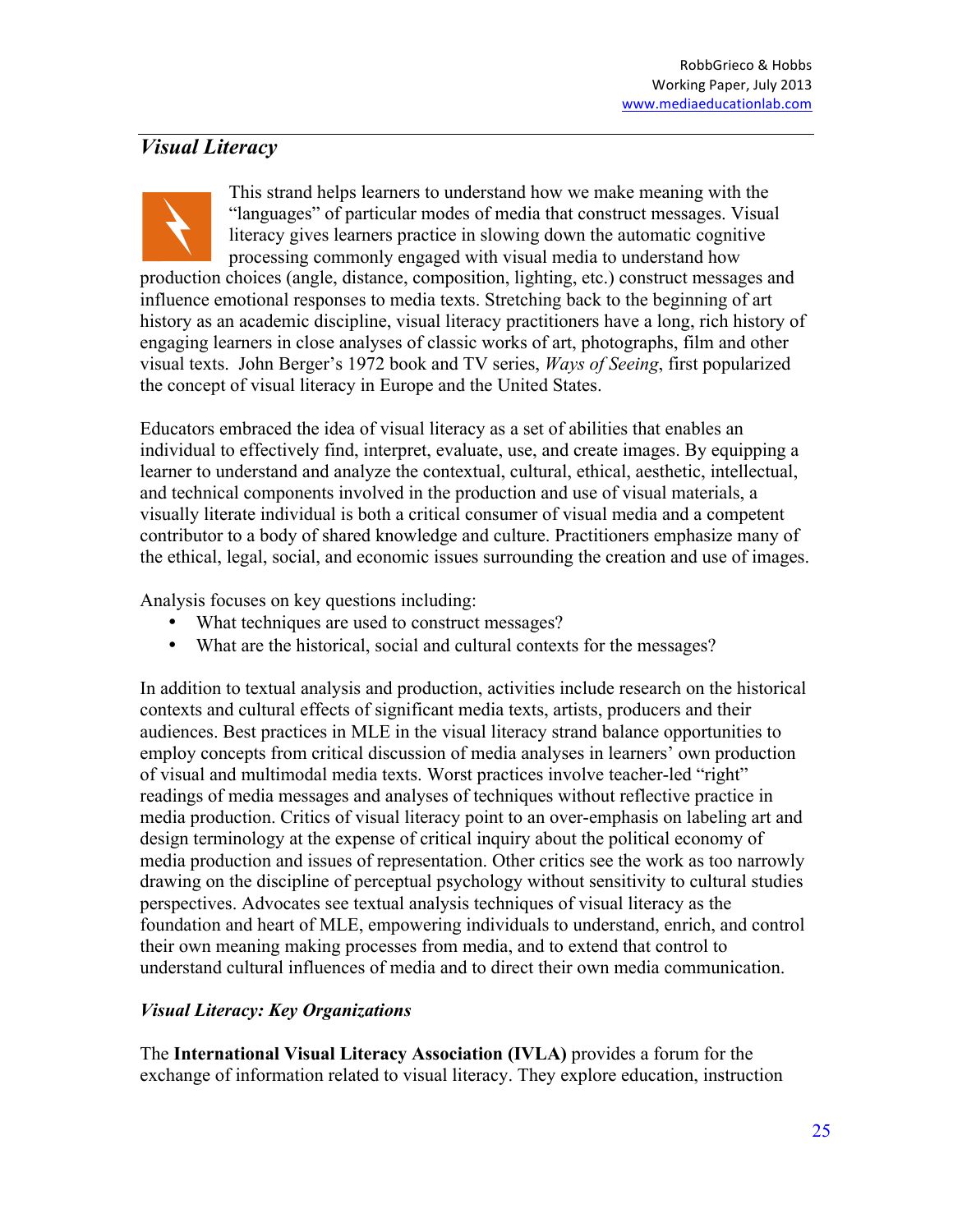and training in modes of visual communication and their application through the concept of visual literacy to individuals, groups, organizations, and to the public in general.

**Visual Understanding in Education** is an organization developed by Abigail Housen which supports the development of aesthetic and language literacy and critical thinking skills through teacher education, offering workshops, curriculum and training programs to educators in New England and around the nation.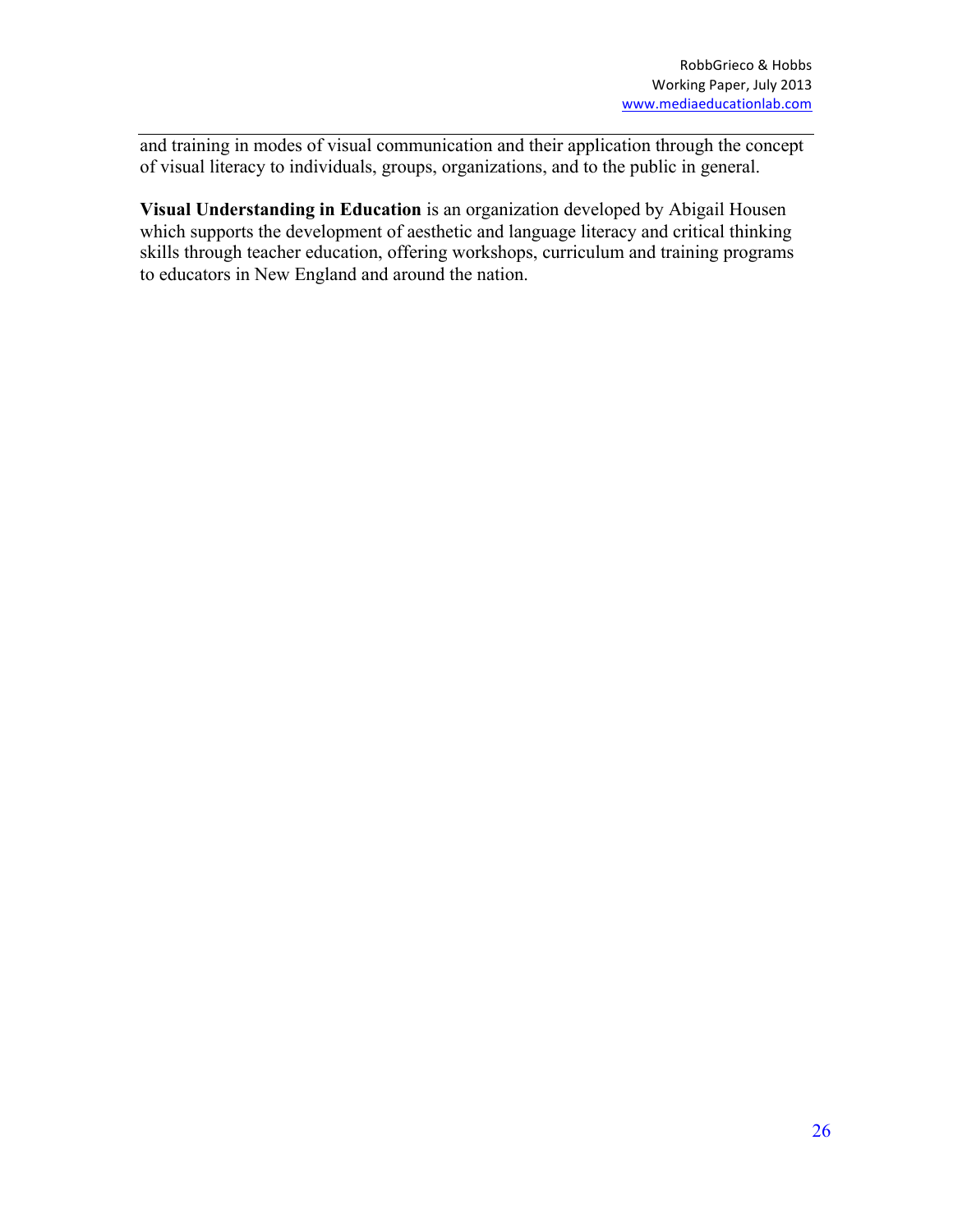## **Appendix 1: Settings of Practice, MLE Strands in Context**

Where does MLE happen? How do particular settings affect practice? This section profiles how each prominent type of MLE setting shapes practitioners' approaches through the particular concerns and constraints of the community.

*K-12 English Language Arts.* English teachers are a natural fit for MLE, as they recognize their students' interests and uses of media, and the role they can play in developing critical thinking about the media messages learners receive and create. Literacy is the language arts teacher's domain. While many are open to expanding notions of literacy to include a variety of multimodal media and popular texts, traditional print literacy is still the prime focus, and MLE is most often used as a way to engage, recognize and transfer critical thinking skills from more popular media back to the written word. Some teachers are reluctant to relinquish the role of "sage on the stage" to share expertise with students in MLE practice. Others feel uncomfortable spending time on popular culture texts when students are unlikely to encounter the riches of high literature anywhere else. Still others feel that the English curriculum is already overcrowded and it is unreasonable to expect teachers to cover all kinds of media texts and skills. However, most English teachers integrate aspects of MLE to support existing curricula.

English teachers use information literacy approaches to teach research techniques and writing. They connect news literacy with reading and writing non-fiction, understanding bias, and representing reality. They use critical media literacy to connect the media in students everyday lives to literary themes of social justice, and they sometimes choose literature with media reform themes, like *Fahrenheit 451* and *1984*. They use youth media approaches to enhance and expand the composition process. They teach about persuasion and propaganda for public speaking and writing using analysis of political communication, PR, and advertising. They critically analyze and discuss film techniques and encourage multimedia production projects to demonstrate knowledge and communication skills. They study multimodal techniques in digital texts and graphic novels, like *Maus* and *Persepolis,* as well as transmedia storytelling and adaptation from page to screen. English teachers adopt approaches from all MLE strands, from health and online safety to digital literacy, to meet curricular goals and standards as well as to fulfill personal and community interests.

*K-12 Social Studies.* Although social studies curricula commonly include media literacy standards, teachers seldom use constructivist pedagogy and favor studying established facts and historical truths over critical inquiry into constructedness, issues of representation, and points of view in media texts of history and current events. Complex approaches to history, historical documents, and power that are common in higher education social studies, and in MLE, seldom find their way into K-12 classrooms. However, social studies teachers engage fully in practicing information literacy with historical research, especially for evaluating sources and quality of information. Teachers embrace fact-checking aspects of media literacy. News literacy is sometimes employed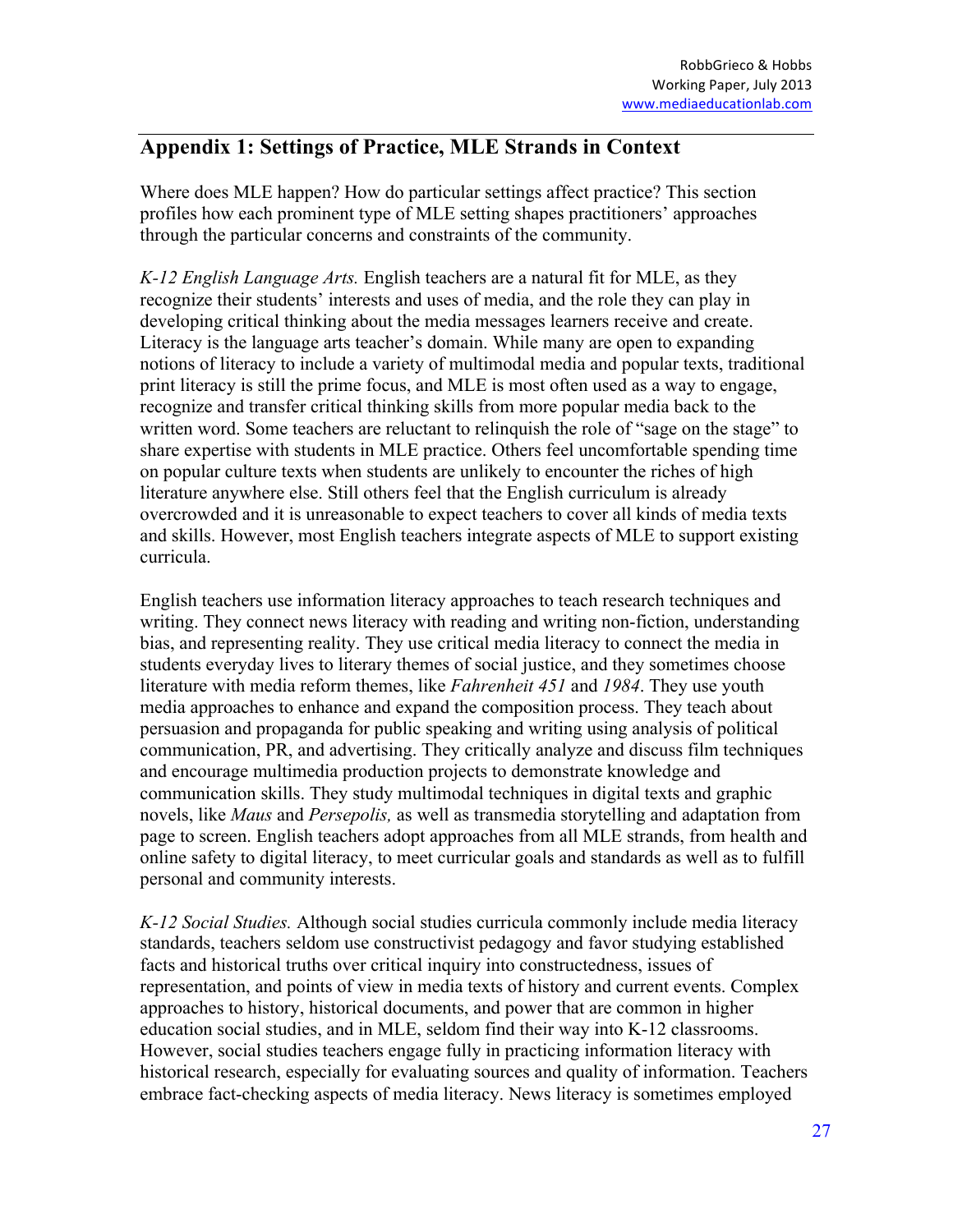for analysis of bias and agenda setting in studying current events. Occasionally, visual literacy approaches are applied to historical photographs and political posters. Propaganda techniques are studied from various eras.

There is great room for growth towards embracing MLE practices in K-12 Social Studies, and practitioners are likely to follow the example of museums and other educational institutions who make MLE connections to history.

*K-12 Art.* Art teachers engage in MLE through approaches of visual literacy, youth media, and digital ethics strands. Art teachers focus on the visual techniques for communicating messages through analyzing paintings and photographs from different historical contexts. Students use these techniques in their own artwork, in multiple media, and critically discuss ethical issues around copying and borrowing images, techniques and ideas. Although work is often shared with and critiqued by authentic audiences, teachers focus on students voice and personal expression rather than efficacy in targeting mass audiences. K-12 art often uses pop art, advertising and propaganda posters as models for understanding and using visual techniques.

*K-12 Health.* MLE for health is commonly practiced in k-12 settings to address dangerous media messages related to issues of body image, self esteem, obesity, eating disorders, hygiene, smoking, drugs and alcohol, violence, sex, and risk behaviors. While much of health curricula proceeds from accepted scientific facts and community values about healthy lifestyles to train behaviors and deliver knowledge, some practitioners use MLE approaches of critical inquiry and discussion to help learners negotiate complex issues in diverse educational communities. Students are often assigned to create public service media for the school community to raise awareness and influence behavior around health issues.

*K-12 Science*. Although rare, some science teachers use MLE approaches to explore representations of scientific information in magazine articles, pictures, infographics, and documentaries.

*K-12 Journalism.* Mostly in high school, journalism classes are responsible for publishing school newspapers, producing closed-circuit broadcasts of school announcements, and maintaining school news blogs. Teachers use some aspects of youth media and news literacy strands of MLE to inform practice as they help students reproduce professional news values. There is seldom time for critical reflection in the production process, so MLE approaches are often neglected. However, some journalism courses require study and discussion of news, and changes in the new media landscape.

*K-12 Media Production.* These classes most often approach MLE from the youth media strand, focusing on learners' voices and addressing local school issues and audiences by making media for school projects, school events, public service announcements, and community video festivals. Interdisciplinary work is common, which may encourage the application of media literacy practice to other subjects through media production*.* Also,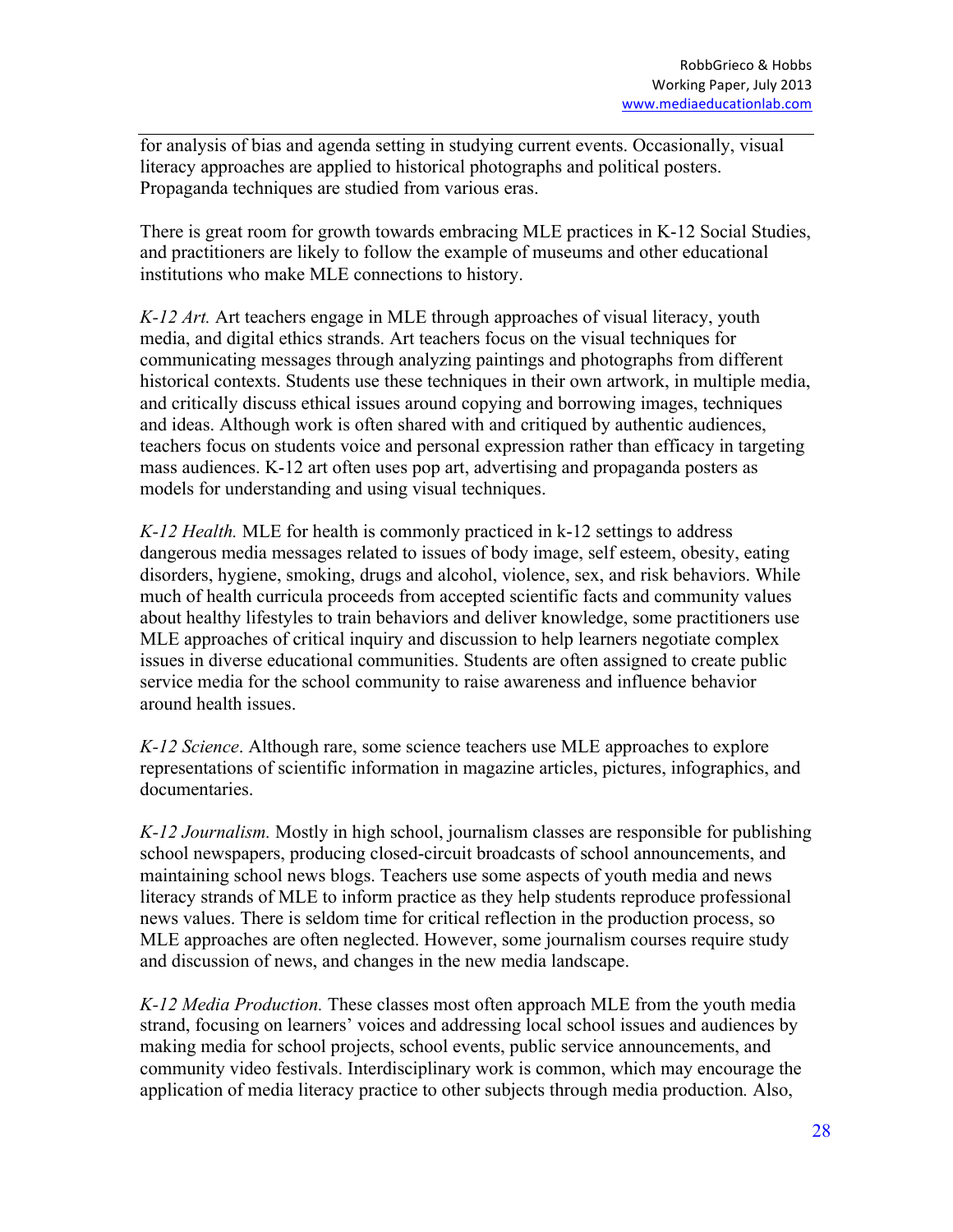some practitioners gear classes towards critical media literacy, supporting learners in discussions of how their work represents groups of people and can address social issues.

*K-12 Technology & Computer Ed (Voc. Ed).* Although ed tech practitioners have historically taken vocational approaches to technical skill training instead of critical thinking development, with the rise of participatory media and demands of new businesses for more critical and savvy communicators with technical competencies, these courses are beginning to include aspects of MLE from strands of youth media, and digital ethics and online safety. However, there are rarely connections to history, media message analysis, cultural aspects of media messages, nor citizenship in these classes.

*K-12 Library/Media Specialists and IT professionals*. These practitioners are often the best advocates for using media and technology in the classrooms for their schools and the faculty they support. Increasingly, this involves advocating and modeling MLE approaches, particularly from information literacy, digital literacy and digital media and learning perspectives. Library/media specialists often host classes from different disciplines in library computer labs to teach information literacy for research projects. They are particularly fond of turning students on to the rich primary documents available on websites of museums, and contrasting quality information and reliable sources with propaganda and misinformation. They are also attracted to interactive media that brings historical information to life and engages students in inquiry. These practitioners often blog to wide audiences of educators and spread the word about hot media resources through social networks and nings.

*Extra-curricular youth programs.* Youth programs run the gamut of MLE practice, but most often involve a focus on pro-social media production practices of critical media literacy and youth media strands. Social justice and local issues of violence and media representation are common themes. Outings to local exhibits to inspire ideas for youth media productions are also common.

#### *Lifelong Learning/ community programs*

At community centers, public media stations, libraries, and religious centers, MLE practitioners serve adults and seniors, most often with training in digital literacy approaches. Sometimes visual literacy and critical media literacy are practiced in film club atmospheres or with community storytelling themes. Most programs aim to help adults gain skills with media and technology for employment, and to access and evaluate digital information for personal use as consumers and citizens. Some programs involve media production for community voice, commerce, and activism. Many MLE community programs leaders are interested in strengthening democracy and extending digital skills for civic engagement.

*Libraries.* Libraries commonly serve as places for poor communities to learn digital literacy and information literacy through public computer labs. Some libraries partner with schools for more advanced MLE efforts through health, online safety and digital ethics, and youth media and digital media and learning.